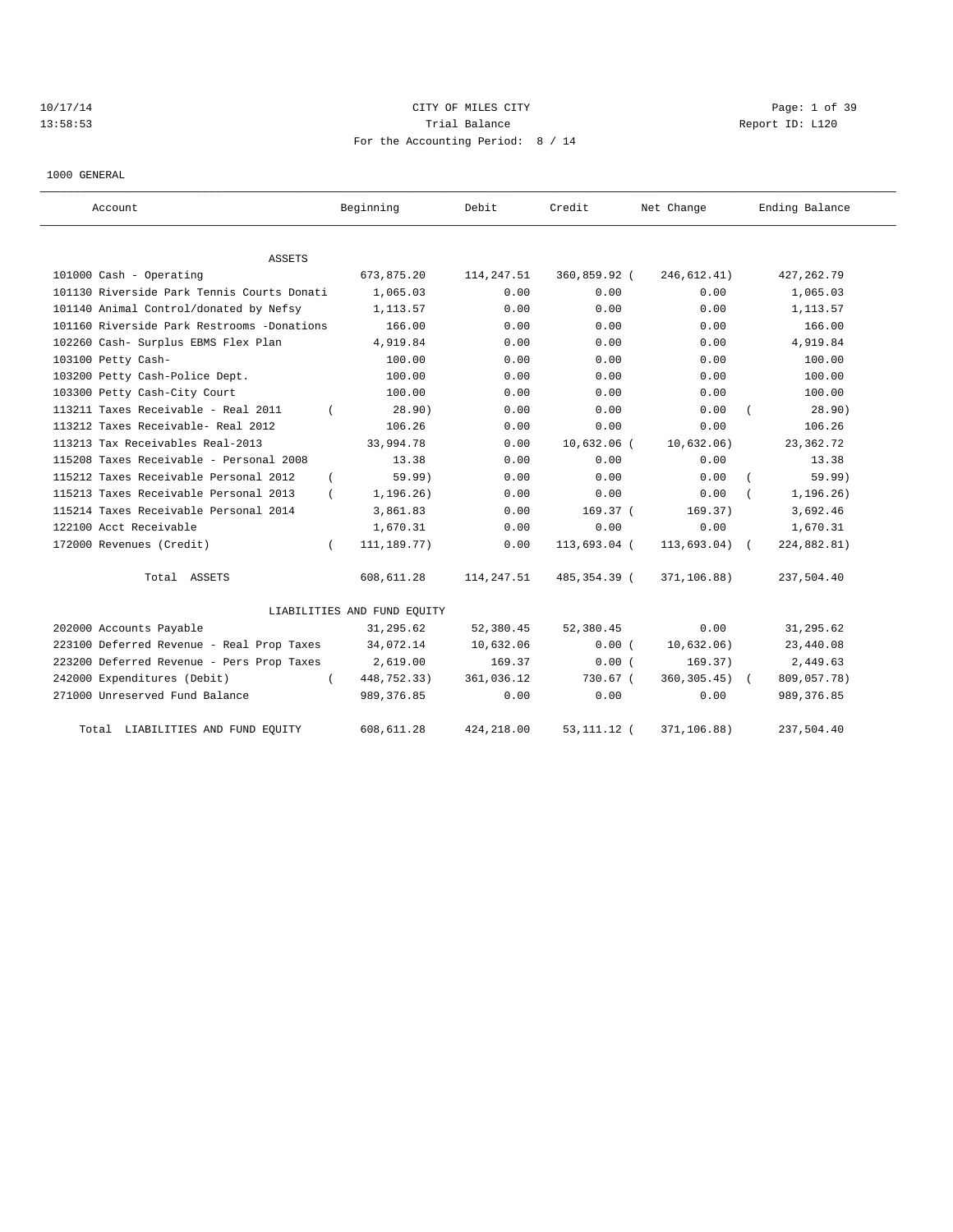## 10/17/14 CITY OF MILES CITY Page: 2 of 39 13:58:53 Trial Balance Report ID: L120 For the Accounting Period: 8 / 14

#### 2220 LIBRARY

| Account                                    | Beginning                   | Debit      | Credit       | Net Change   | Ending Balance |
|--------------------------------------------|-----------------------------|------------|--------------|--------------|----------------|
|                                            |                             |            |              |              |                |
| ASSETS                                     |                             |            |              |              |                |
| 101000 Cash - Operating                    | 10,534.12                   | 24, 273.55 | 26,371.22 (  | 2,097.67)    | 8,436.45       |
| 101032 Cash- Library Board of Trustees Mul | 15,973.08                   | 0.00       | 0.00         | 0.00         | 15,973.08      |
| 103000 Petty Cash                          | 75.00                       | 0.00       | 0.00         | 0.00         | 75.00          |
| 172000 Revenues (Credit)                   | 24,268.60)                  | 0.00       | 24, 273.55 ( | 24,273.55) ( | 48,542.15)     |
| Total ASSETS                               | 2,313.60                    | 24, 273.55 | 50,644.77 (  | 26,371.22) ( | 24,057.62)     |
|                                            | LIABILITIES AND FUND EQUITY |            |              |              |                |
| 202000 Accounts Payable                    | 0.00                        | 2,662.96   | 2,662.96     | 0.00         | 0.00           |
| 242000 Expenditures (Debit)                | 31,896.75)                  | 26,371.22  | 0.00(        | 26,371.22) ( | 58,267.97)     |
| 271000 Unreserved Fund Balance             | 34, 210.35                  | 0.00       | 0.00         | 0.00         | 34, 210.35     |
| Total LIABILITIES AND FUND EQUITY          | 2,313.60                    | 29,034.18  | 2,662.96 (   | 26,371.22) ( | 24,057.62)     |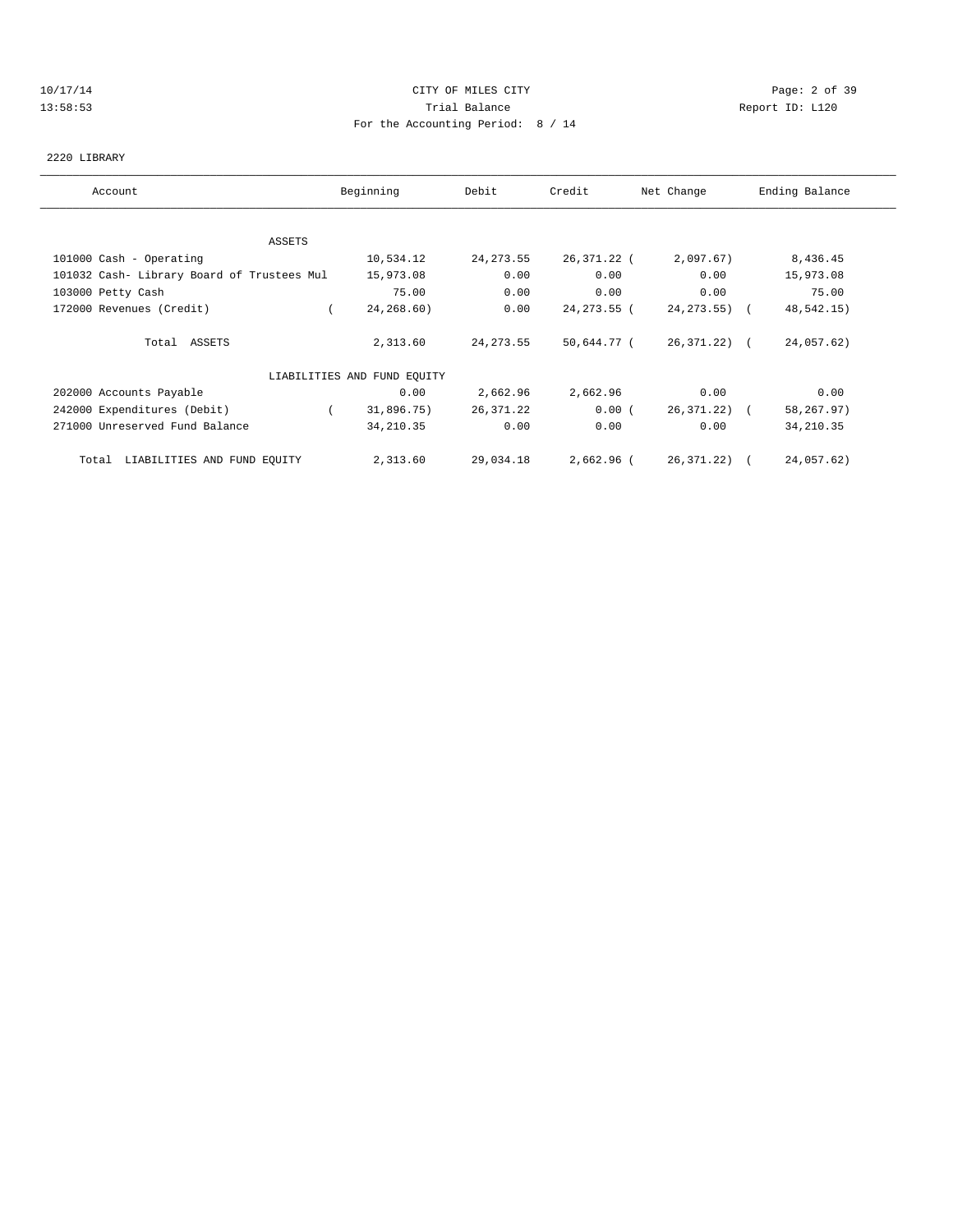| 1 O | п. |   |  |  |
|-----|----|---|--|--|
|     |    | Ω |  |  |

# CITY OF MILES CITY CONTROL CONTROL CONTROL CONTROL CONTROL PAGE: 3 of 39 13:58:53 Trial Balance Report ID: L120 For the Accounting Period: 8 / 14

#### 2260 EMERGENCY DISASTER

| Account                                   | Beginning                   | Debit | Credit | Net Change | Ending Balance |
|-------------------------------------------|-----------------------------|-------|--------|------------|----------------|
|                                           |                             |       |        |            |                |
| ASSETS                                    |                             |       |        |            |                |
| 101000 Cash - Operating                   | 2.88                        | 5.39  | 0.00   | 5.39       | 8.27           |
| 113211 Taxes Receivable - Real 2011       | 3.46                        | 0.00  | 0.00   | 0.00       | 3.46           |
| 172000 Revenues (Credit)                  | 2.88)                       | 0.00  | 5.39(  | $5.39$ (   | 8.27)          |
| Total ASSETS                              | 3.46                        | 5.39  | 5.39   | 0.00       | 3.46           |
|                                           | LIABILITIES AND FUND EQUITY |       |        |            |                |
| 223100 Deferred Revenue - Real Prop Taxes | 3.46                        | 0.00  | 0.00   | 0.00       | 3.46           |
| LIABILITIES AND FUND EOUITY<br>Total      | 3.46                        | 0.00  | 0.00   | 0.00       | 3.46           |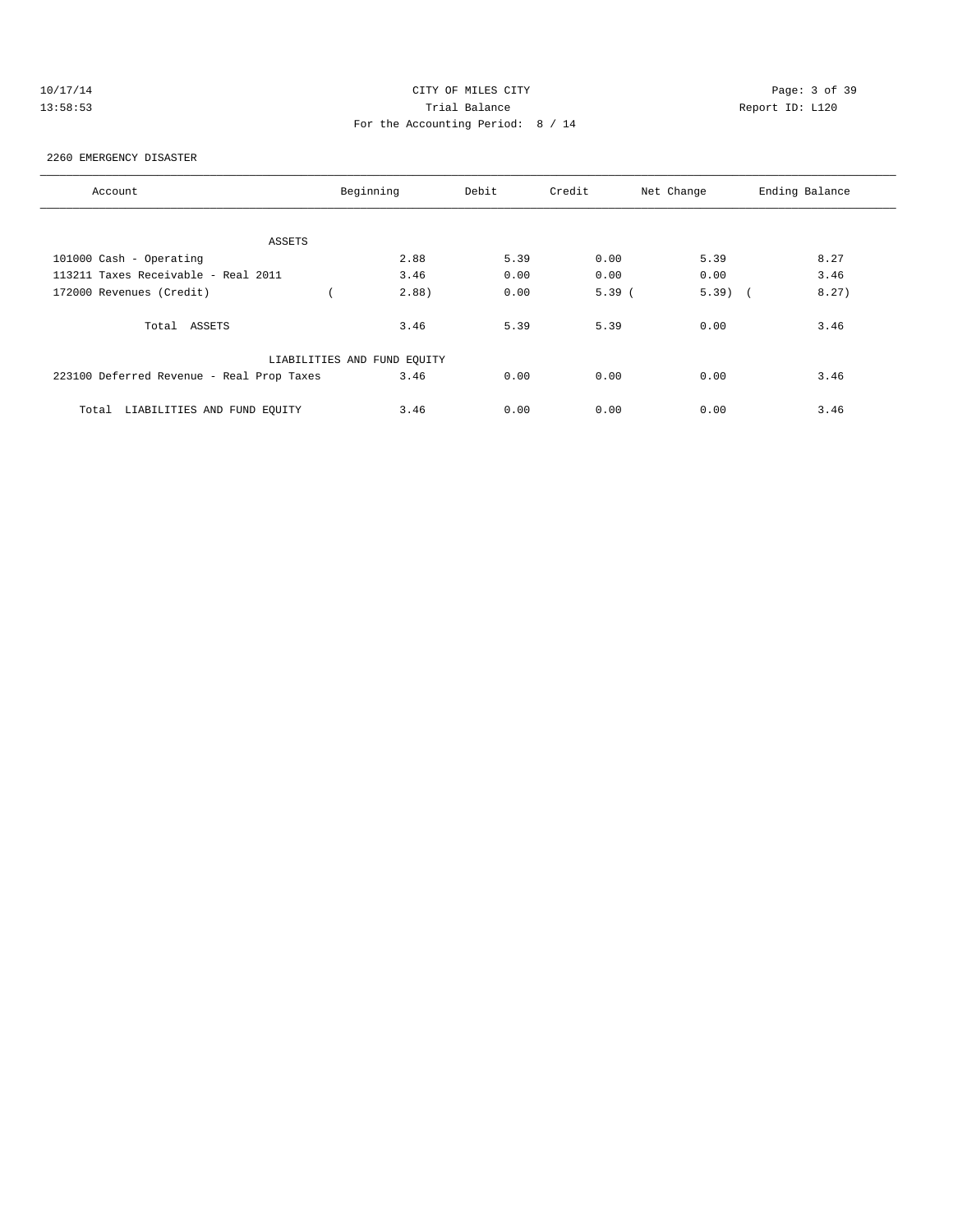## 10/17/14 CITY OF MILES CITY Page: 4 of 39 13:58:53 Trial Balance Report ID: L120 For the Accounting Period: 8 / 14

#### 2270 Health

| Account                              |        | Beginning                   | Debit     | Credit       | Net Change   | Ending Balance          |
|--------------------------------------|--------|-----------------------------|-----------|--------------|--------------|-------------------------|
|                                      |        |                             |           |              |              |                         |
|                                      | ASSETS |                             |           |              |              |                         |
| 101000 Cash - Operating              |        | 8,994.41                    | 13,784.50 | 5,501.44     | 8,283.06     | 17,277.47               |
| 172000 Revenues (Credit)             |        | 0.00                        | 0.00      | 13,784.50 (  | 13,784.50) ( | 13,784.50)              |
| ASSETS<br>Total                      |        | 8,994.41                    | 13,784.50 | 19,285.94 (  | 5,501.44)    | 3,492.97                |
|                                      |        | LIABILITIES AND FUND EQUITY |           |              |              |                         |
| 202000 Accounts Payable              |        | 0.00                        | 5,500.00  | 5,500.00     | 0.00         | 0.00                    |
| 242000 Expenditures (Debit)          |        | 2,750.48)                   | 5,501.44  | 0.00(        | 5,501.44)    | 8,251.92)<br>$\sqrt{2}$ |
| 271000 Unreserved Fund Balance       |        | 11,744.89                   | 0.00      | 0.00         | 0.00         | 11,744.89               |
| LIABILITIES AND FUND EQUITY<br>Total |        | 8,994.41                    | 11,001.44 | $5,500.00$ ( | 5,501.44)    | 3,492.97                |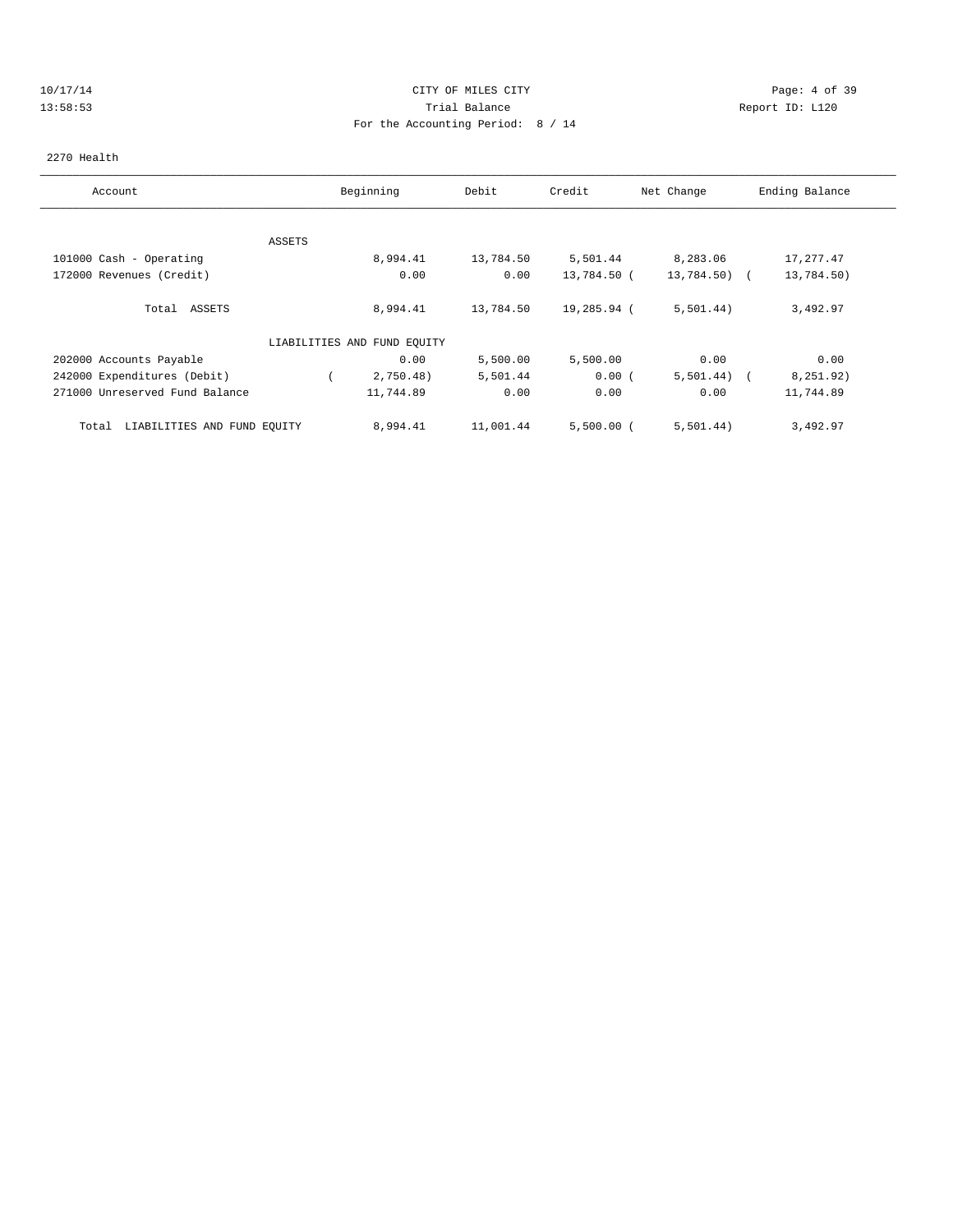| 10/17/14 | CITY OF MILES CITY                |              |
|----------|-----------------------------------|--------------|
| 13:58:53 | Trial Balance                     | $\mathbb{R}$ |
|          | For the Accounting Period: 8 / 14 |              |

Page: 5 of 39 13:53 Trial Balance Report ID:

### 2350 Local Government/Study Commission

| Account                              | Beginning                   | Debit  | Credit     | Net Change  | Ending Balance |
|--------------------------------------|-----------------------------|--------|------------|-------------|----------------|
|                                      |                             |        |            |             |                |
|                                      | ASSETS                      |        |            |             |                |
| 101000 Cash - Operating              | 0.00                        | 0.00   | $175.45$ ( | $175.45)$ ( | 175.45)        |
| Total ASSETS                         | 0.00                        | 0.00   | $175.45$ ( | $175.45$ (  | 175.45)        |
|                                      | LIABILITIES AND FUND EQUITY |        |            |             |                |
| 202000 Accounts Payable              | 0.00                        | 175.45 | 175.45     | 0.00        | 0.00           |
| 242000 Expenditures (Debit)          | 0.00                        | 175.45 | 0.00(      | $175.45)$ ( | 175.45)        |
| LIABILITIES AND FUND EQUITY<br>Total | 0.00                        | 350.90 | $175.45$ ( | 175.45)     | 175.45)        |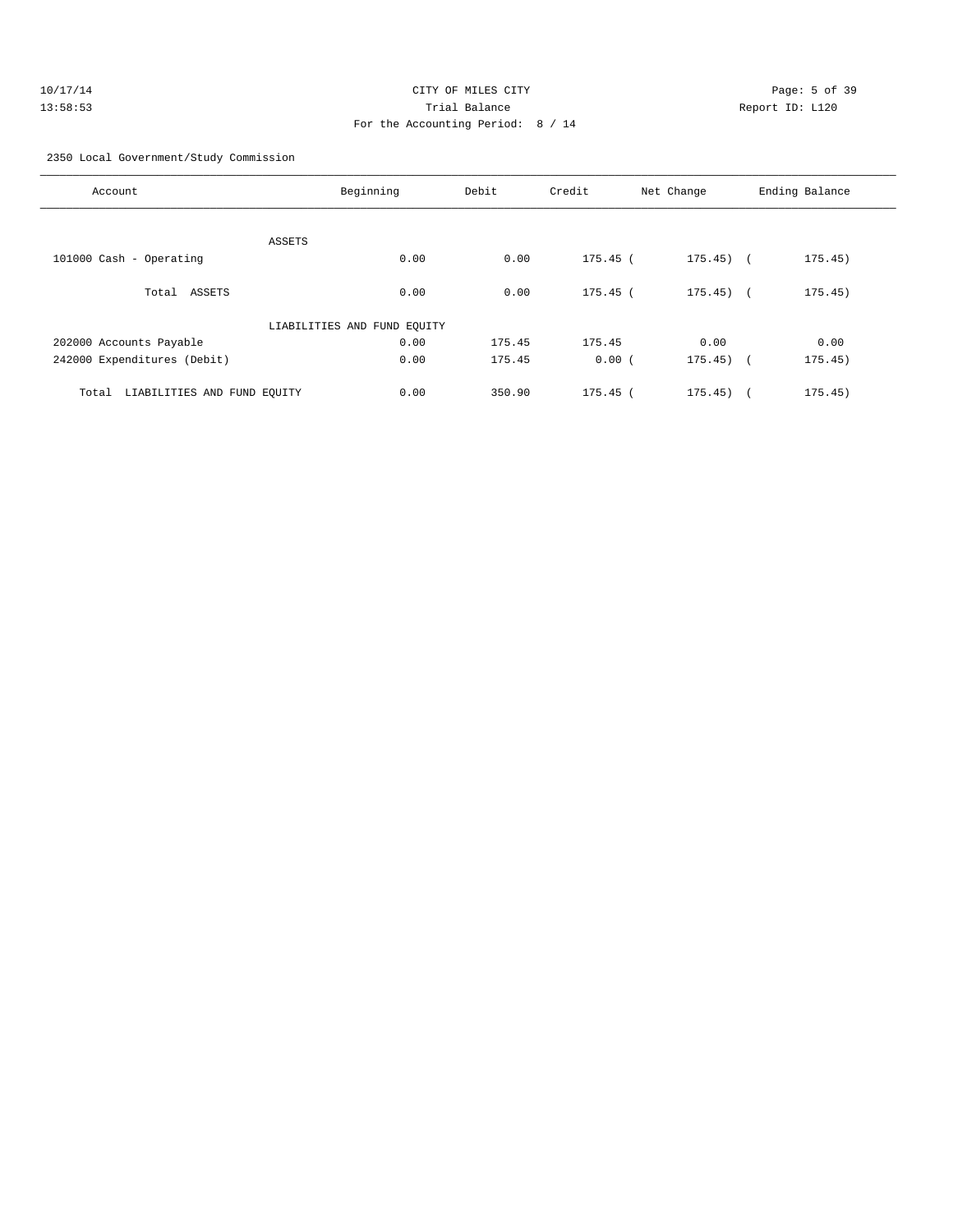## 10/17/14 CITY OF MILES CITY Page: 6 of 39 13:58:53 Trial Balance Report ID: L120 For the Accounting Period: 8 / 14

2372 Permissive Medical Levy

| Account                                   | Beginning                   | Debit    | Credit       | Net Change    | Ending Balance |
|-------------------------------------------|-----------------------------|----------|--------------|---------------|----------------|
|                                           |                             |          |              |               |                |
| ASSETS                                    |                             |          |              |               |                |
| 101000 Cash - Operating                   | 4,880.84                    | 1,088.04 | 0.00         | 1,088.04      | 5,968.88       |
| 113211 Taxes Receivable - Real 2011       | 5.80)                       | 0.00     | 0.00         | 0.00          | 5.80)          |
| 113212 Taxes Receivable- Real 2012        | 10.58                       | 0.00     | 0.00         | 0.00          | 10.58          |
| 113213 Tax Receivables Real-2013          | 3,364.88                    | 0.00     | $1,052.38$ ( | 1,052,38)     | 2,312.50       |
| 115212 Taxes Receivable Personal 2012     | 0.01                        | 0.00     | 0.00         | 0.00          | 0.01           |
| 115213 Taxes Receivable Personal 2013     | 0.01                        | 0.00     | 0.00         | 0.00          | 0.01           |
| 115214 Taxes Receivable Personal 2014     | 382.25                      | 0.00     | $16.77-$     | 16.77)        | 365.48         |
| 172000 Revenues (Credit)                  | 499.94)                     | 0.00     | $1,088.04$ ( | $1,088.04)$ ( | 1,587.98)      |
| Total ASSETS                              | 8,132.83                    | 1,088.04 | $2,157.19$ ( | 1,069.15)     | 7,063.68       |
|                                           | LIABILITIES AND FUND EQUITY |          |              |               |                |
| 223100 Deferred Revenue - Real Prop Taxes | 3,369.63                    | 1,052.38 | 0.00(        | 1,052,38)     | 2,317.25       |
| 223200 Deferred Revenue - Pers Prop Taxes | 379.67                      | 16.77    | 0.00(        | 16.77)        | 362.90         |
| 271000 Unreserved Fund Balance            | 4,383.53                    | 0.00     | 0.00         | 0.00          | 4,383.53       |
| LIABILITIES AND FUND EQUITY<br>Total      | 8,132.83                    | 1,069.15 | 0.00(        | 1,069.15)     | 7,063.68       |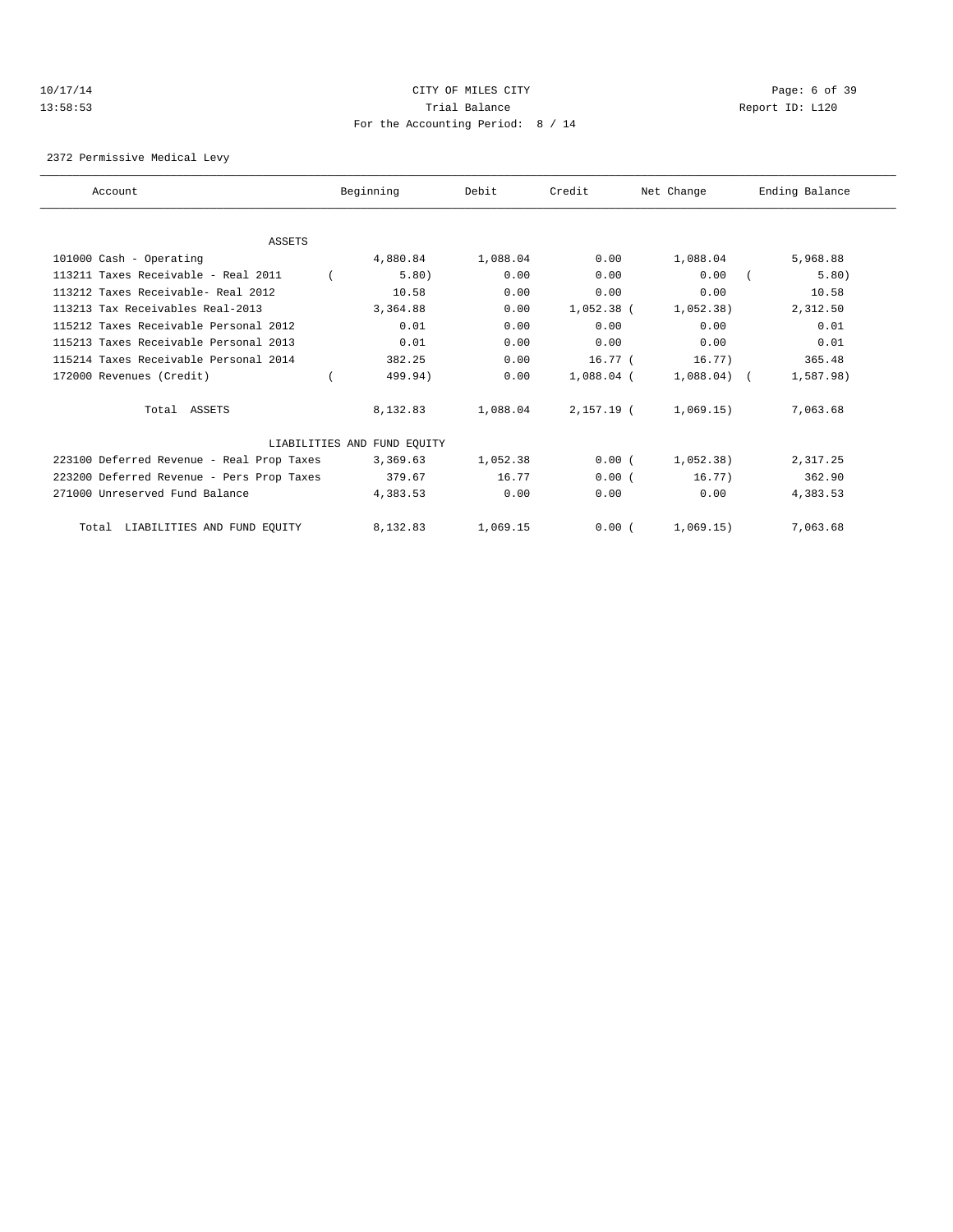# 10/17/14 CITY OF MILES CITY Page: 7 of 39 13:58:53 Trial Balance Report ID: L120 For the Accounting Period: 8 / 14

2394 BUILDING CODE ENFORCEMENT

| Account                              |        | Beginning                   | Debit    | Credit       | Net Change   | Ending Balance |
|--------------------------------------|--------|-----------------------------|----------|--------------|--------------|----------------|
|                                      |        |                             |          |              |              |                |
|                                      | ASSETS |                             |          |              |              |                |
| 101000 Cash - Operating              |        | 111,555.60                  | 3,909.00 | $4,303.62$ ( | 394.62)      | 111,160.98     |
| 172000 Revenues (Credit)             |        | 2,345.15)                   | 0.00     | $3,909.00$ ( | $3,909.00$ ( | 6, 254.15)     |
| Total ASSETS                         |        | 109,210.45                  | 3,909.00 | $8,212.62$ ( | 4,303.62)    | 104,906.83     |
|                                      |        | LIABILITIES AND FUND EOUITY |          |              |              |                |
| 202000 Accounts Payable              |        | 0.00                        | 2,878.46 | 2,878.46     | 0.00         | 0.00           |
| 242000 Expenditures (Debit)          |        | 9, 141.29)                  | 4,303.62 | 0.00(        | 4,303.62)    | 13,444.91)     |
| 271000 Unreserved Fund Balance       |        | 118, 351. 74                | 0.00     | 0.00         | 0.00         | 118, 351. 74   |
| LIABILITIES AND FUND EQUITY<br>Total |        | 109,210.45                  | 7,182.08 | 2,878.46 (   | 4,303.62)    | 104,906.83     |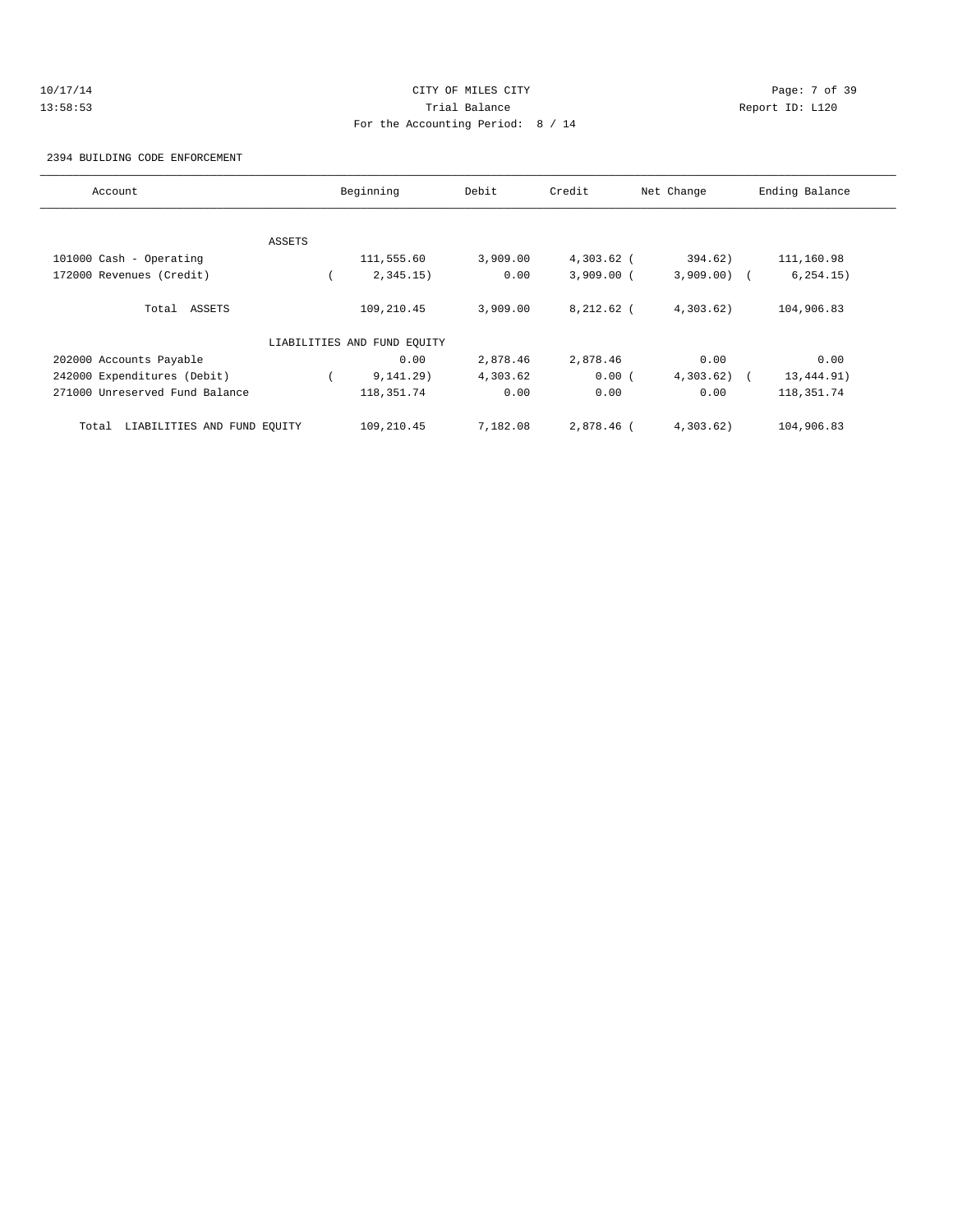## 10/17/14 CITY OF MILES CITY Page: 8 of 39 13:58:53 Trial Balance Report ID: L120 For the Accounting Period: 8 / 14

2400 LTG M D#165-(Gen City)

| Account                                    | Beginning                   | Debit     | Credit      | Net Change      | Ending Balance |
|--------------------------------------------|-----------------------------|-----------|-------------|-----------------|----------------|
|                                            |                             |           |             |                 |                |
| <b>ASSETS</b>                              |                             |           |             |                 |                |
| 101000 Cash - Operating                    | 45,068.88                   | 2,188.33  | 13,565.44 ( | 11,377.11)      | 33,691.77      |
| 118080 Special Assessments Receivable 2008 | 45.01                       | 0.00      | 0.00        | 0.00            | 45.01          |
| 118090 Special Assessment Receivable 2009  | 118.67                      | 0.00      | 0.00        | 0.00            | 118.67         |
| 118100 Special Assessments Receivable 2010 | 97.74                       | 0.00      | 0.00        | 0.00            | 97.74          |
| 118110 Special Assessments Receivable 2011 | 124.74                      | 0.00      | 0.00        | 0.00            | 124.74         |
| 118120 Special Assessments Receivable 2012 | 285.66                      | 0.00      | $123.20$ (  | 123.20)         | 162.46         |
| 118130 Special Assessments Receivable 2013 | 6,430.17                    | 0.00      | 1,934.59 (  | $1,934.59$ )    | 4,495.58       |
| 172000 Revenues (Credit)                   | 662.32)                     | 0.00      | 2,188.33 (  | $2,188.33$ (    | 2,850.65       |
| Total ASSETS                               | 51,508.55                   | 2,188.33  | 17,811.56 ( | 15,623.23)      | 35,885.32      |
|                                            | LIABILITIES AND FUND EQUITY |           |             |                 |                |
| 202000 Accounts Payable                    | 0.00                        | 13,565.44 | 13,565.44   | 0.00            | 0.00           |
| 223000 Deferred Revenue/Uncollected Taxes  | 7,103.35                    | 2,057.79  | 0.00(       | $2,057.79$ )    | 5,045.56       |
| 242000 Expenditures (Debit)                | 1,000,00)                   | 13,565.44 | 0.00(       | $13,565.44$ ) ( | 14,565.44)     |
| 271000 Unreserved Fund Balance             | 45,405.20                   | 0.00      | 0.00        | 0.00            | 45,405.20      |
| Total LIABILITIES AND FUND EQUITY          | 51,508.55                   | 29,188.67 | 13,565.44 ( | 15,623.23)      | 35,885.32      |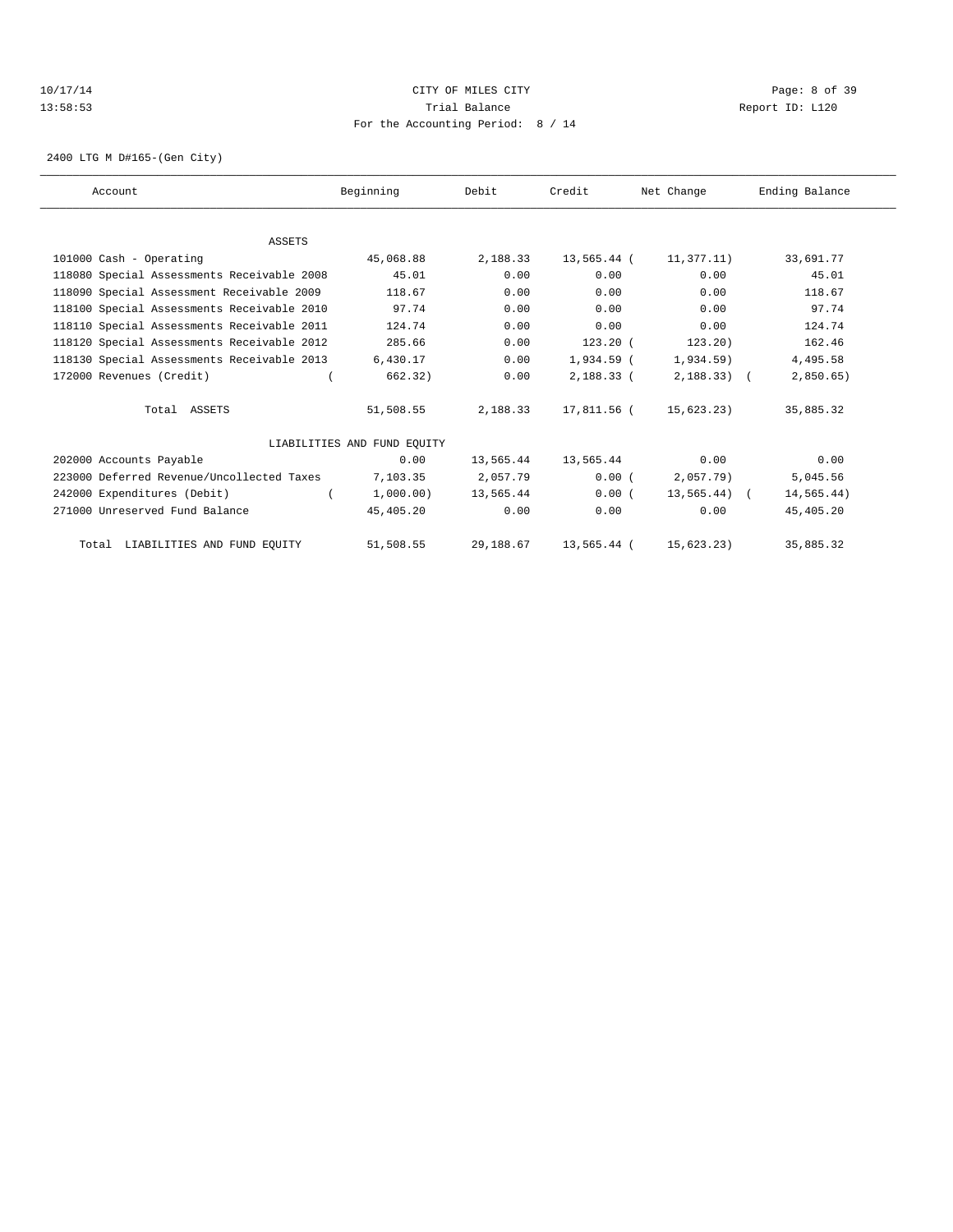# 10/17/14 CITY OF MILES CITY Page: 9 of 39 13:58:53 Trial Balance Report ID: L120 For the Accounting Period: 8 / 14

2420 LTG M D#167-(MilesAddn Etc)

| Account                                     | Beginning                   | Debit    | Credit       | Net Change | Ending Balance |
|---------------------------------------------|-----------------------------|----------|--------------|------------|----------------|
|                                             |                             |          |              |            |                |
| ASSETS                                      |                             |          |              |            |                |
| 101000 Cash - Operating                     | 6,425.24                    | 491.80   | 2,348.35 (   | 1,856.55)  | 4,568.69       |
| 118090 Special Assessment Receivable 2009 ( | 0.06)                       | 0.00     | 0.00         | 0.00       | 0.06)          |
| 118130 Special Assessments Receivable 2013  | 1,391.81                    | 0.00     | $466.25$ (   | 466.25)    | 925.56         |
| 172000 Revenues (Credit)                    | 173.35)                     | 0.00     | 491.80 (     | 491.80)    | 665.15)        |
| Total ASSETS                                | 7,643.64                    | 491.80   | $3,306.40$ ( | 2,814.60)  | 4,829.04       |
|                                             | LIABILITIES AND FUND EQUITY |          |              |            |                |
| 202000 Accounts Payable                     | 0.00                        | 2,348.35 | 2,348.35     | 0.00       | 0.00           |
| 223000 Deferred Revenue/Uncollected Taxes   | 1,391.75                    | 466.25   | 0.00(        | 466.25)    | 925.50         |
| 242000 Expenditures (Debit)                 | 3,604.83)                   | 2,348.35 | 0.00(        | 2,348.35)  | 5,953.18)      |
| 271000 Unreserved Fund Balance              | 9,856.72                    | 0.00     | 0.00         | 0.00       | 9,856.72       |
| LIABILITIES AND FUND EQUITY<br>Total        | 7,643.64                    | 5,162.95 | 2,348.35 (   | 2,814.60)  | 4,829.04       |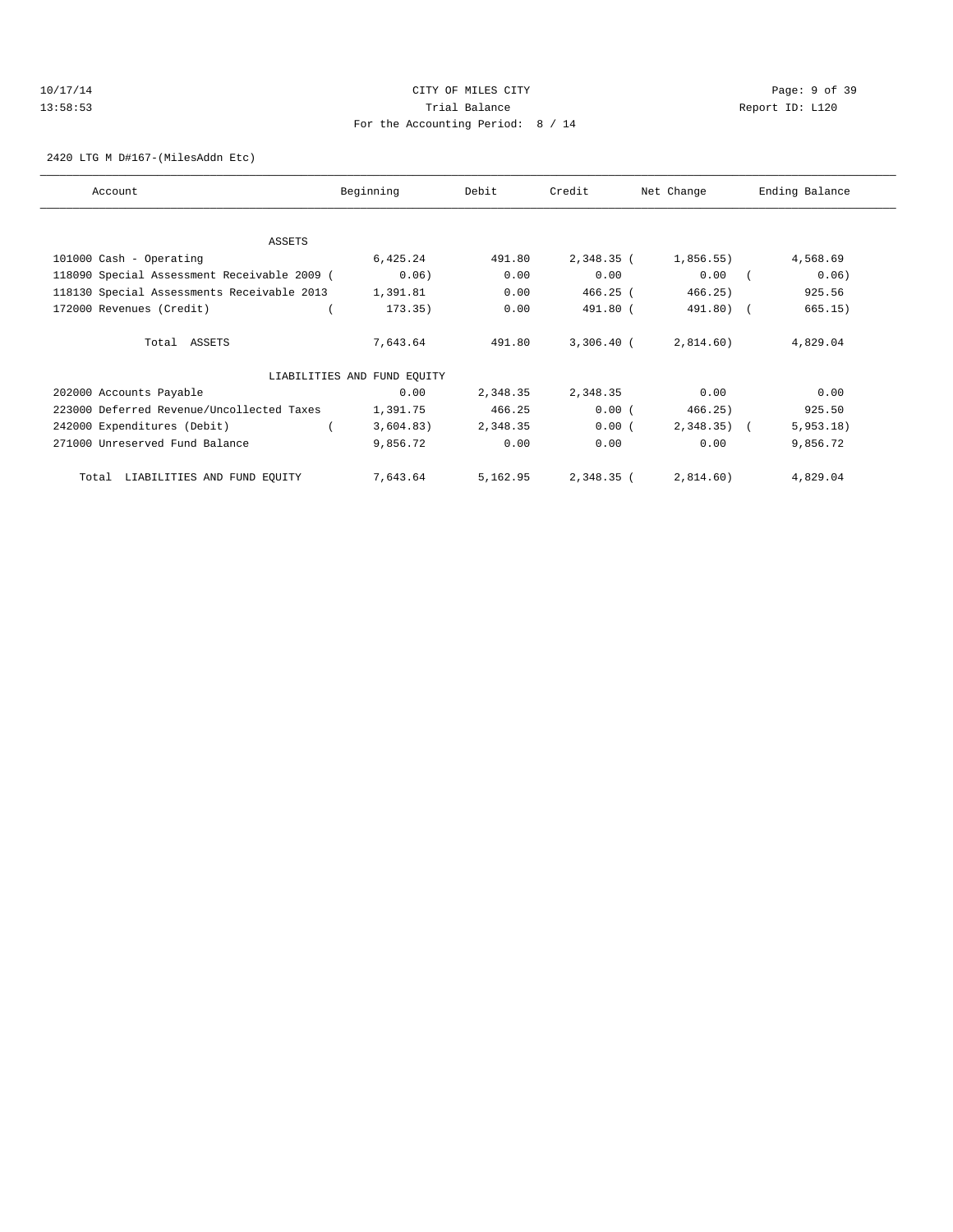## 10/17/14 Page: 10 of 39 13:58:53 Trial Balance Report ID: L120 For the Accounting Period: 8 / 14

2430 LTG M D#171-(Balsam Est)

| Account                                    | Beginning                   | Debit  | Credit     | Net Change  | Ending Balance |
|--------------------------------------------|-----------------------------|--------|------------|-------------|----------------|
| ASSETS                                     |                             |        |            |             |                |
| 101000 Cash - Operating                    | 40.55                       | 29.00  | $118.36$ ( | $89.36)$ (  | 48.81)         |
| 118130 Special Assessments Receivable 2013 | 27.54                       | 0.00   | $27.54$ (  | 27.54)      | 0.00           |
| 172000 Revenues (Credit)                   | 24.00)                      | 0.00   | 29.00(     | $29.00$ ) ( | 53.00)         |
|                                            |                             |        |            |             |                |
| Total ASSETS                               | 44.09                       | 29.00  | 174.90 (   | $145.90$ (  | 101.81)        |
|                                            | LIABILITIES AND FUND EQUITY |        |            |             |                |
| 202000 Accounts Payable                    | 0.00                        | 118.36 | 118.36     | 0.00        | 0.00           |
| 223000 Deferred Revenue/Uncollected Taxes  | 27.54                       | 27.54  | 0.00(      | 27.54)      | 0.00           |
| 242000 Expenditures (Debit)                | 1,136.74)                   | 118.36 | 0.00(      | $118.36)$ ( | 1, 255.10)     |
| 271000 Unreserved Fund Balance             | 1,153.29                    | 0.00   | 0.00       | 0.00        | 1,153.29       |
| LIABILITIES AND FUND EQUITY<br>Total       | 44.09                       | 264.26 | $118.36$ ( | $145.90$ (  | 101.81)        |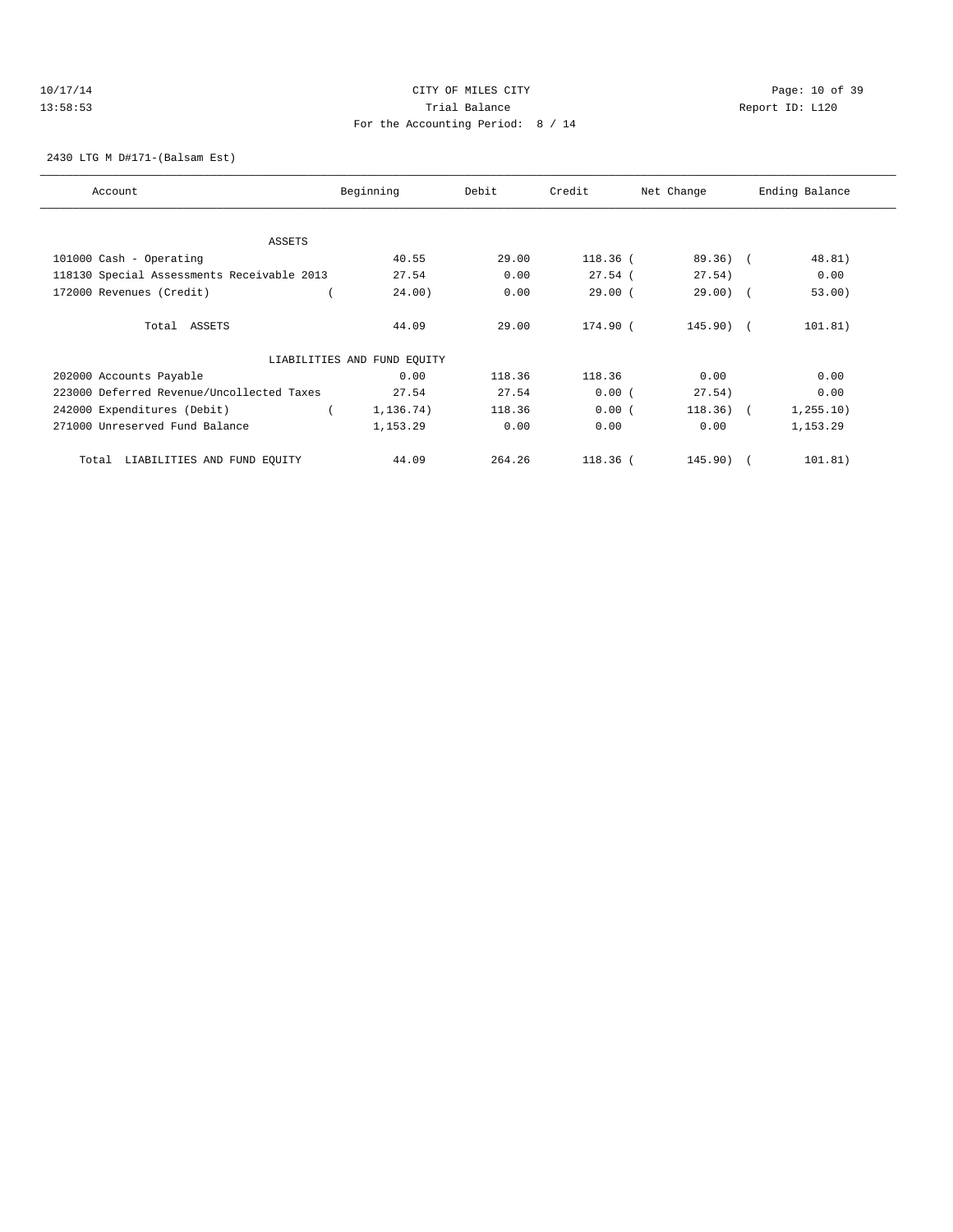## 10/17/14 Page: 11 of 39 13:58:53 Trial Balance Report ID: L120 For the Accounting Period: 8 / 14

2440 LTG M D#172-(Main Str)

| Account                                    | Beginning                   | Debit    | Credit       | Net Change     | Ending Balance |
|--------------------------------------------|-----------------------------|----------|--------------|----------------|----------------|
|                                            |                             |          |              |                |                |
| ASSETS                                     |                             |          |              |                |                |
| 101000 Cash - Operating                    | 1,250.30                    | 151.71   | $1,551.21$ ( | $1,399.50$ (   | 149.20)        |
| 118090 Special Assessment Receivable 2009  | 0.01                        | 0.00     | 0.00         | 0.00           | 0.01           |
| 118130 Special Assessments Receivable 2013 | 344.31                      | 0.00     | 143.94 (     | 143.94)        | 200.37         |
| 172000 Revenues (Credit)                   | 22.14)                      | 0.00     | 151.71 (     | 151.71)        | 173.85)        |
| Total ASSETS                               | 1,572.48                    | 151.71   | 1,846.86 (   | $1,695.15$ (   | 122.67)        |
|                                            | LIABILITIES AND FUND EQUITY |          |              |                |                |
| 202000 Accounts Payable                    | 0.00                        | 1,551.21 | 1,551.21     | 0.00           | 0.00           |
| 223000 Deferred Revenue/Uncollected Taxes  | 344.32                      | 143.94   | 0.00(        | 143.94)        | 200.38         |
| 242000 Expenditures (Debit)                | 2,682.12)                   | 1,551.21 | 0.00(        | 1,551.21)      | 4, 233.33)     |
| 271000 Unreserved Fund Balance             | 3,910.28                    | 0.00     | 0.00         | 0.00           | 3,910.28       |
| LIABILITIES AND FUND EQUITY<br>Total       | 1,572.48                    | 3,246.36 | 1,551.21 (   | $1,695.15$ ) ( | 122.67)        |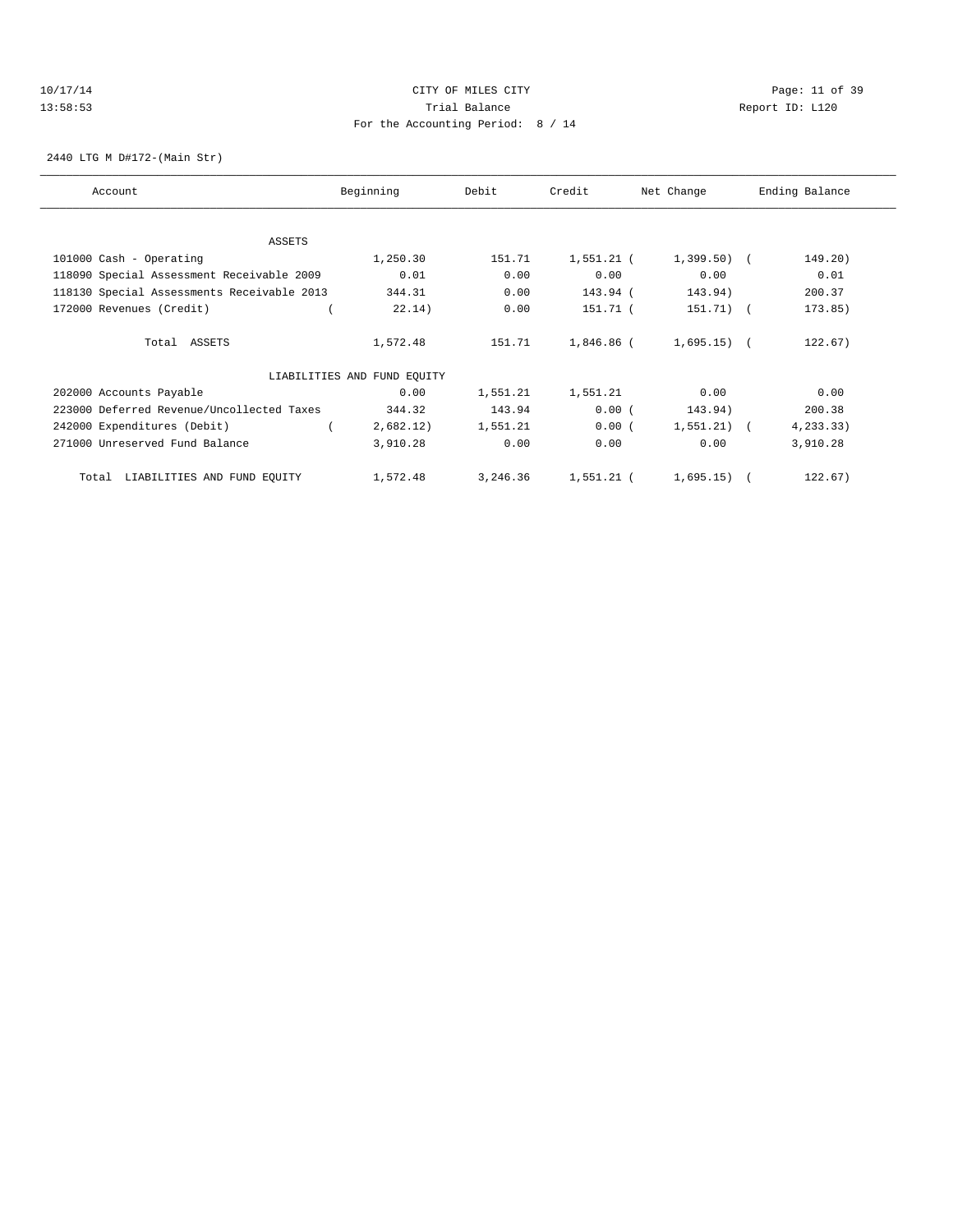## 10/17/14 Page: 12 of 39 13:58:53 Trial Balance Report ID: L120 For the Accounting Period: 8 / 14

2450 LTG M D#195-(SG-Trico)

| Account                                     | Beginning                   | Debit  | Credit     | Net Change | Ending Balance |
|---------------------------------------------|-----------------------------|--------|------------|------------|----------------|
|                                             |                             |        |            |            |                |
| ASSETS                                      |                             |        |            |            |                |
| 101000 Cash - Operating                     | 874.27                      | 36.37  | 401.84 (   | 365.47)    | 508.80         |
| 118090 Special Assessment Receivable 2009 ( | 0.02)                       | 0.00   | 0.00       | 0.00       | 0.02)          |
| 118120 Special Assessments Receivable 2012  | 254.88                      | 0.00   | 0.00       | 0.00       | 254.88         |
| 118130 Special Assessments Receivable 2013  | 88.49                       | 0.00   | $34.41$ (  | 34.41)     | 54.08          |
| 172000 Revenues (Credit)                    | 461.23)                     | 0.00   | 36.37(     | $36.37$ (  | 497.60)        |
| Total ASSETS                                | 756.39                      | 36.37  | $472.62$ ( | 436.25)    | 320.14         |
|                                             | LIABILITIES AND FUND EQUITY |        |            |            |                |
| 202000 Accounts Payable                     | 0.00                        | 401.84 | 401.84     | 0.00       | 0.00           |
| 223000 Deferred Revenue/Uncollected Taxes   | 343.35                      | 34.41  | 0.00(      | 34.41)     | 308.94         |
| 242000 Expenditures (Debit)                 | 1,401.84)                   | 401.84 | 0.00(      | 401.84) (  | 1,803.68)      |
| 271000 Unreserved Fund Balance              | 1,814.88                    | 0.00   | 0.00       | 0.00       | 1,814.88       |
| LIABILITIES AND FUND EQUITY<br>Total        | 756.39                      | 838.09 | 401.84 (   | 436.25)    | 320.14         |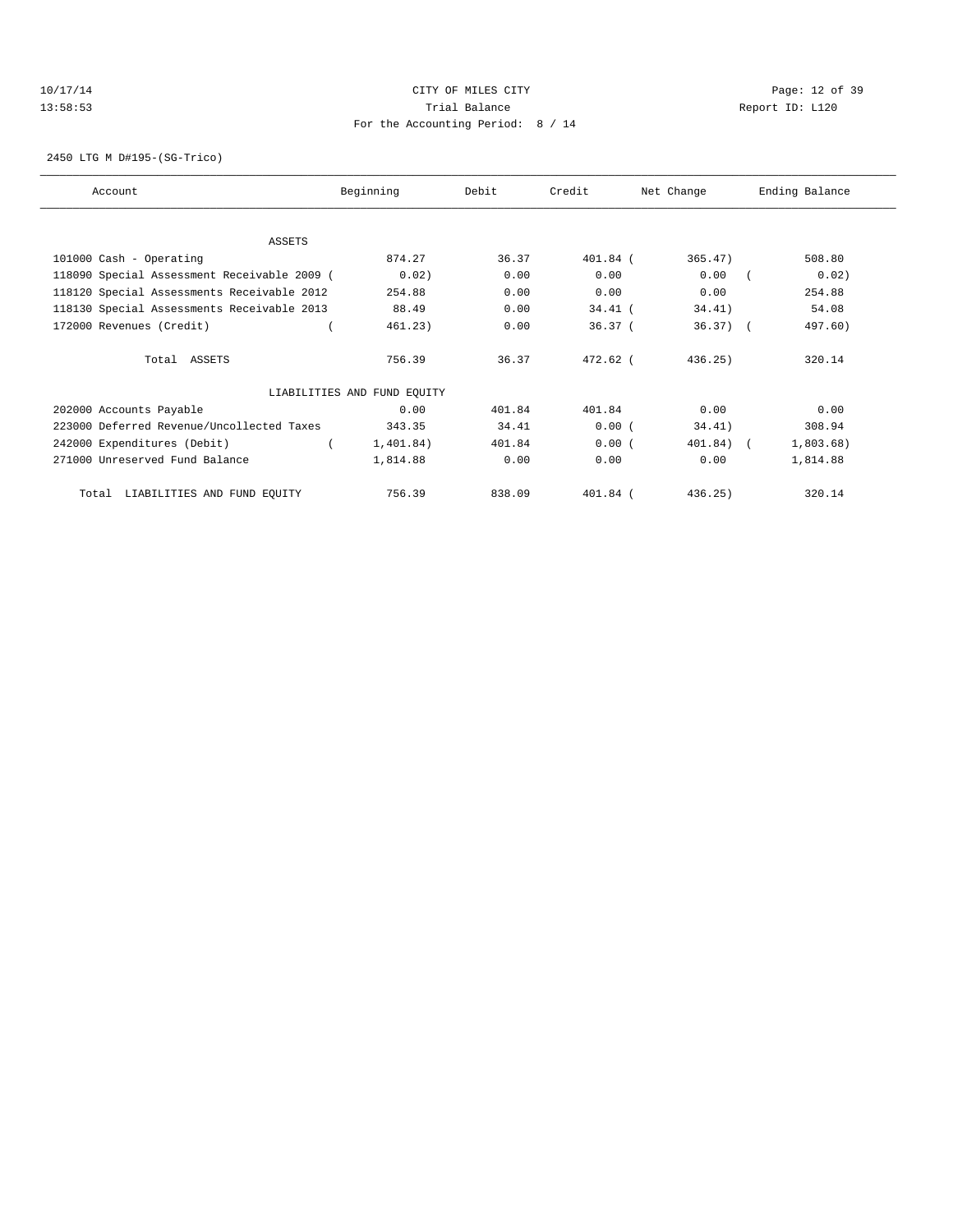## 10/17/14 Page: 13 of 39 13:58:53 Trial Balance Report ID: L120 For the Accounting Period: 8 / 14

2470 LTG M D#202-(SG-MDU&NV)

| Account                              |        | Beginning                   | Debit    | Credit     | Net Change | Ending Balance |
|--------------------------------------|--------|-----------------------------|----------|------------|------------|----------------|
|                                      |        |                             |          |            |            |                |
|                                      | ASSETS |                             |          |            |            |                |
| 101000 Cash - Operating              |        | 1,287.50                    | 0.21     | 557.45 (   | 557.24)    | 730.26         |
| 172000 Revenues (Credit)             |        | 178.97)                     | 0.00     | $0.21$ (   | $0.21)$ (  | 179.18)        |
| Total ASSETS                         |        | 1,108.53                    | 0.21     | 557.66 (   | 557.45)    | 551.08         |
|                                      |        | LIABILITIES AND FUND EQUITY |          |            |            |                |
| 202000 Accounts Payable              |        | 0.00                        | 557.45   | 557.45     | 0.00       | 0.00           |
| 242000 Expenditures (Debit)          |        | 1,596.26)                   | 557.45   | 0.00(      | $557.45$ ( | 2, 153.71)     |
| 271000 Unreserved Fund Balance       |        | 2,704.79                    | 0.00     | 0.00       | 0.00       | 2,704.79       |
| LIABILITIES AND FUND EOUITY<br>Total |        | 1,108.53                    | 1,114.90 | $557.45$ ( | $557.45$ ) | 551.08         |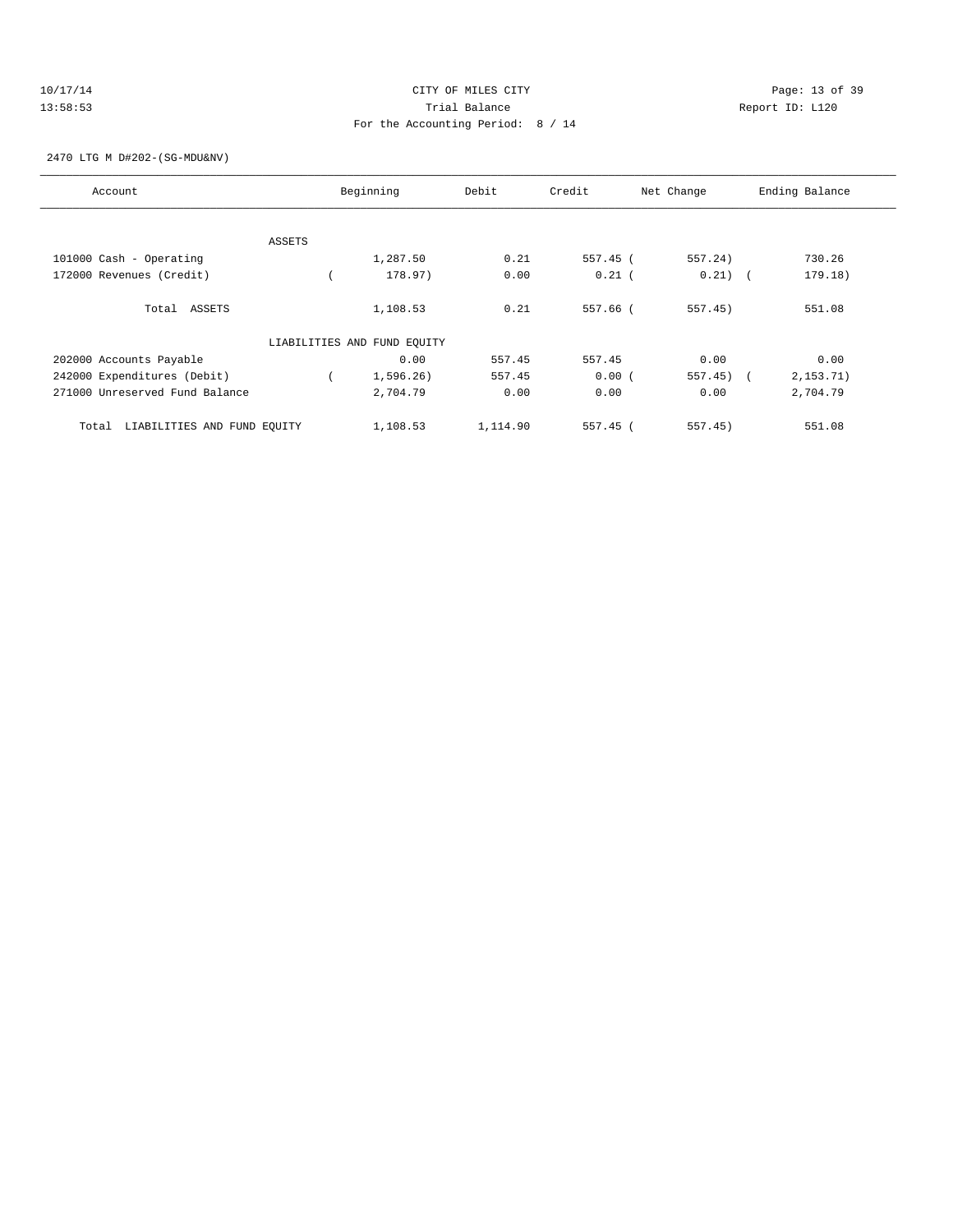## 10/17/14 Page: 14 of 39 13:58:53 Trial Balance Report ID: L120 For the Accounting Period: 8 / 14

#### 2480 LTG M M#173-(Milestown Estates)

| Account                                    | Beginning                   | Debit  | Credit     | Net Change | Ending Balance |
|--------------------------------------------|-----------------------------|--------|------------|------------|----------------|
|                                            |                             |        |            |            |                |
| ASSETS                                     |                             |        |            |            |                |
| 101000 Cash - Operating                    | 909.82                      | 19.28  | 98.15(     | 78.87)     | 830.95         |
| 118130 Special Assessments Receivable 2013 | 50.25                       | 0.00   | $18.18$ (  | 18.18)     | 32.07          |
| 172000 Revenues (Credit)                   | 0.17)                       | 0.00   | $19.28$ (  | $19.28$ (  | 19.45)         |
| Total ASSETS                               | 959.90                      | 19.28  | $135.61$ ( | 116.33)    | 843.57         |
|                                            | LIABILITIES AND FUND EQUITY |        |            |            |                |
| 202000 Accounts Payable                    | 0.00                        | 98.15  | 98.15      | 0.00       | 0.00           |
| 223000 Deferred Revenue/Uncollected Taxes  | 50.25                       | 18.18  | 0.00(      | 18.18)     | 32.07          |
| 242000 Expenditures (Debit)                | 330.37)                     | 98.15  | 0.00(      | $98.15)$ ( | 428.52)        |
| 271000 Unreserved Fund Balance             | 1,240.02                    | 0.00   | 0.00       | 0.00       | 1,240.02       |
| LIABILITIES AND FUND EQUITY<br>Total       | 959.90                      | 214.48 | 98.15(     | 116.33)    | 843.57         |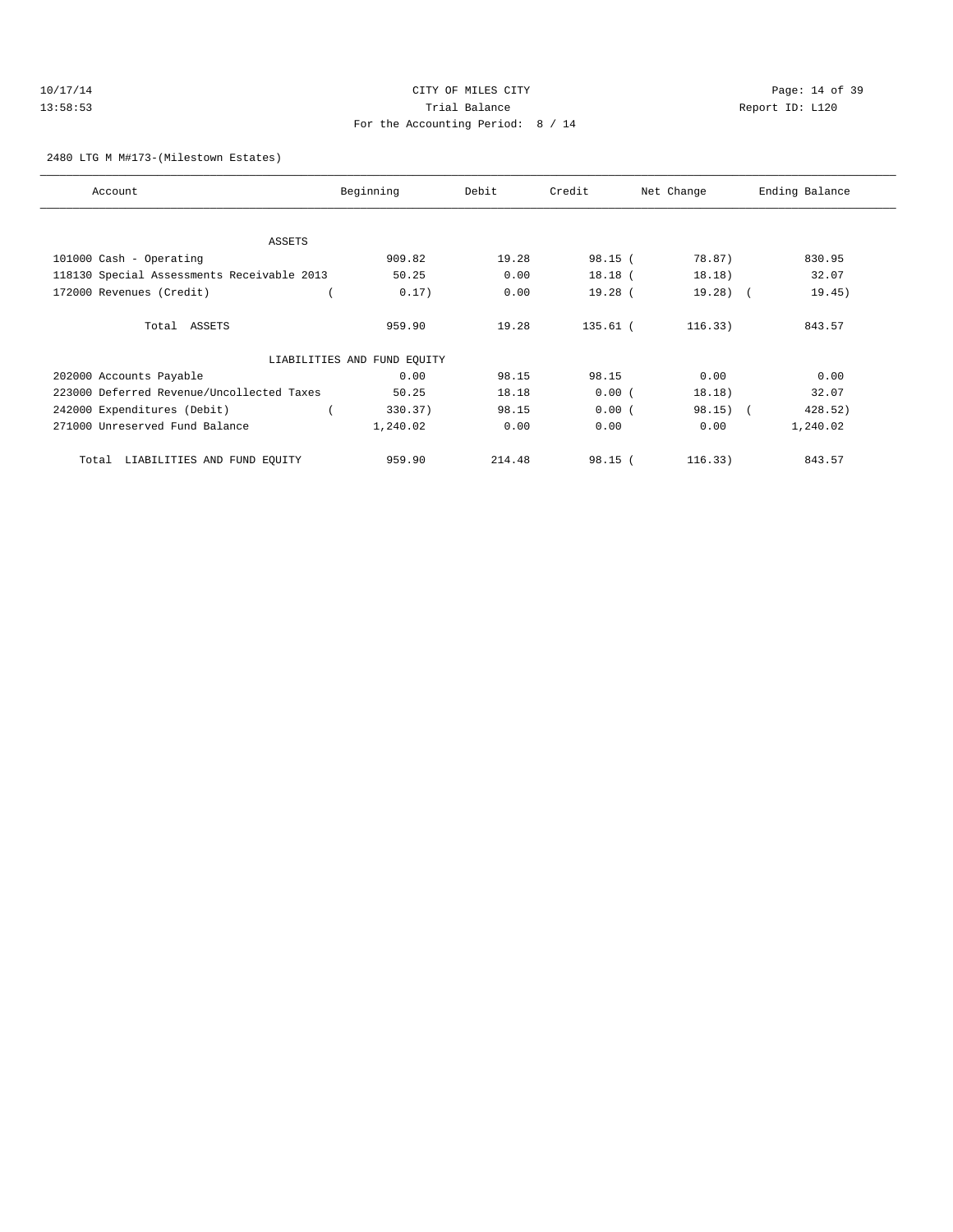## 10/17/14 Page: 15 of 39 13:58:53 Trial Balance Report ID: L120 For the Accounting Period: 8 / 14

2510 STR MAINT DIST #204

| Account                                    | Beginning                   | Debit     | Credit        | Net Change   | Ending Balance |
|--------------------------------------------|-----------------------------|-----------|---------------|--------------|----------------|
|                                            |                             |           |               |              |                |
| <b>ASSETS</b>                              |                             |           |               |              |                |
| 101000 Cash - Operating                    | 289,696.22                  | 11,806.93 | 45,021.78 (   | 33, 214.85)  | 256, 481.37    |
| 118080 Special Assessments Receivable 2008 | 17.02                       | 0.00      | 0.00          | 0.00         | 17.02          |
| 118090 Special Assessment Receivable 2009  | 17.24                       | 0.00      | 0.00          | 0.00         | 17.24          |
| 118100 Special Assessments Receivable 2010 | 17.89                       | 0.00      | 0.00          | 0.00         | 17.89          |
| 118110 Special Assessments Receivable 2011 | 30.99                       | 0.00      | 0.00          | 0.00         | 30.99          |
| 118120 Special Assessments Receivable 2012 | 1,844.71                    | 0.00      | $652.19$ (    | 652.19)      | 1,192.52       |
| 118130 Special Assessments Receivable 2013 | 30,699.66                   | 0.00      | $10,444.48$ ( | 10,444.48)   | 20, 255. 18    |
| 172000 Revenues (Credit)                   | 6,326.18)                   | 0.00      | 11,806.93 (   | 11,806.93) ( | 18, 133. 11)   |
| Total ASSETS                               | 315,997.55                  | 11,806.93 | 67,925.38 (   | 56, 118.45)  | 259,879.10     |
|                                            | LIABILITIES AND FUND EOUITY |           |               |              |                |
| 202000 Accounts Payable                    | 54,406.55                   | 17,942.36 | 17,942.36     | 0.00         | 54,406.55      |
| 223000 Deferred Revenue/Uncollected Taxes  | 32,627.52                   | 11,096.67 | 0.00(         | 11,096.67)   | 21,530.85      |
| 242000 Expenditures (Debit)                | 52, 433.10                  | 45,021.78 | 0.00(         | 45,021.78) ( | 97, 454.88)    |
| 271000 Unreserved Fund Balance             | 281,396.58                  | 0.00      | 0.00          | 0.00         | 281,396.58     |
| Total LIABILITIES AND FUND EQUITY          | 315,997.55                  | 74,060.81 | 17,942.36 (   | 56, 118.45)  | 259,879.10     |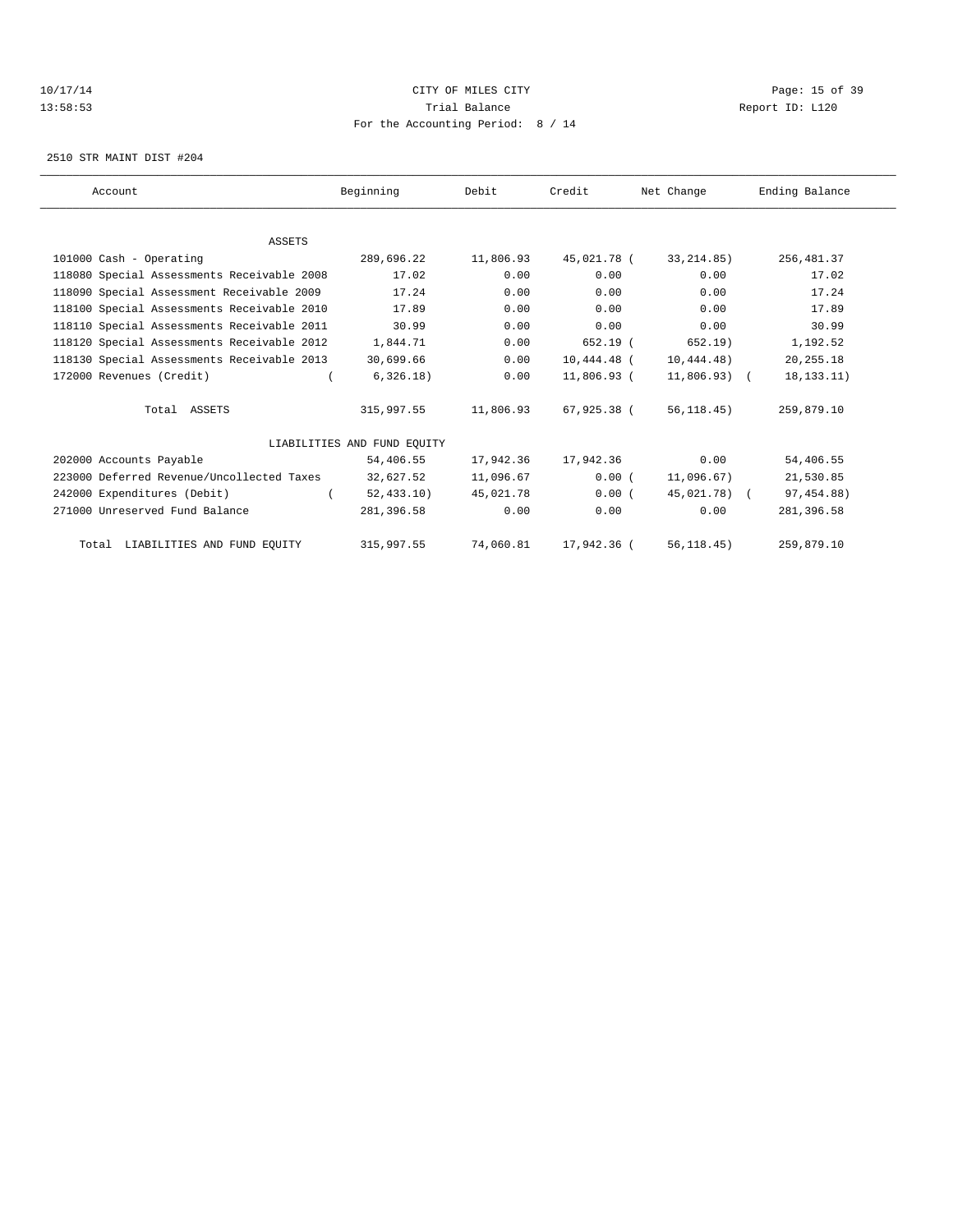## 10/17/14 Page: 16 of 39 13:58:53 Trial Balance Report ID: L120 For the Accounting Period: 8 / 14

2520 STR MAINT DIST #205

| Account                                    | Beginning                   | Debit     | Credit       | Net Change    | Ending Balance |
|--------------------------------------------|-----------------------------|-----------|--------------|---------------|----------------|
|                                            |                             |           |              |               |                |
| <b>ASSETS</b>                              |                             |           |              |               |                |
| 101000 Cash - Operating                    | 217,570.80                  | 3,468.14  | 11,022.67 (  | 7,554.53)     | 210,016.27     |
| 118080 Special Assessments Receivable 2008 | 151.97                      | 0.00      | 0.00         | 0.00          | 151.97         |
| 118090 Special Assessment Receivable 2009  | 303.97                      | 0.00      | 0.00         | 0.00          | 303.97         |
| 118100 Special Assessments Receivable 2010 | 319.12                      | 0.00      | 0.00         | 0.00          | 319.12         |
| 118110 Special Assessments Receivable 2011 | 297.18                      | 0.00      | 0.00         | 0.00          | 297.18         |
| 118120 Special Assessments Receivable 2012 | 1,008.28                    | 0.00      | 0.00         | 0.00          | 1,008.28       |
| 118130 Special Assessments Receivable 2013 | 15,695.12                   | 0.00      | 3,260.67 (   | 3,260.67)     | 12,434.45      |
| 172000 Revenues (Credit)                   | 1,315.86)                   | 0.00      | $3,468.14$ ( | $3,468.14)$ ( | 4,784.00)      |
| Total ASSETS                               | 234,030.58                  | 3,468.14  | 17,751.48 (  | 14,283.34)    | 219,747.24     |
|                                            | LIABILITIES AND FUND EQUITY |           |              |               |                |
| 202000 Accounts Payable                    | 0.00                        | 2,359.07  | 2,359.07     | 0.00          | 0.00           |
| 223000 Deferred Revenue/Uncollected Taxes  | 17,775.48                   | 3,260.67  | 0.00(        | 3, 260.67)    | 14,514.81      |
| 242000 Expenditures (Debit)                | 13,522.87)                  | 11,022.67 | 0.00(        | 11,022.67) (  | 24,545.54)     |
| 271000 Unreserved Fund Balance             | 229,777.97                  | 0.00      | 0.00         | 0.00          | 229, 777.97    |
| Total LIABILITIES AND FUND EQUITY          | 234,030.58                  | 16,642.41 | 2,359.07 (   | 14,283.34)    | 219,747.24     |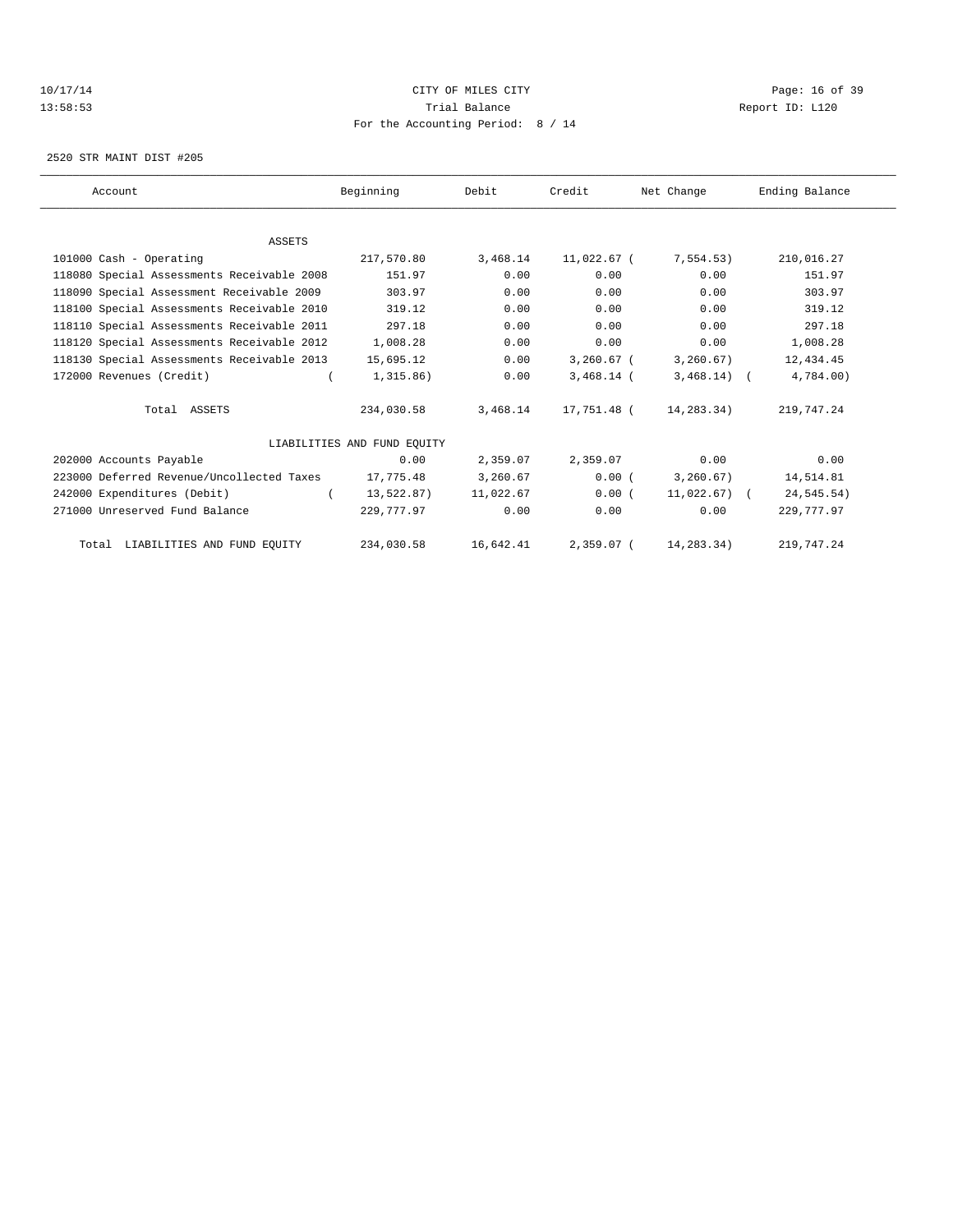| 10/17/14 | CITY OF MILES CITY                | Page: 17 of 39  |
|----------|-----------------------------------|-----------------|
| 13:58:53 | Trial Balance                     | Report ID: L120 |
|          | For the Accounting Period: 8 / 14 |                 |

2540 STR MAINT DIST#207-(MILESTOWN ESTATES)

| Account                                    | Beginning                   | Debit  | Credit     | Net Change  | Ending Balance |
|--------------------------------------------|-----------------------------|--------|------------|-------------|----------------|
|                                            |                             |        |            |             |                |
| ASSETS                                     |                             |        |            |             |                |
| $101000$ Cash - Operating                  | 1,959.53                    | 102.00 | 381.44 (   | 279.44)     | 1,680.09       |
| 118130 Special Assessments Receivable 2013 | 266.95                      | 0.00   | 96.60(     | 96.60)      | 170.35         |
| 172000 Revenues (Credit)                   | 0.34)                       | 0.00   | $102.00$ ( | $102.00)$ ( | 102.34)        |
| Total ASSETS                               | 2,226.14                    | 102.00 | $580.04$ ( | 478.04)     | 1,748.10       |
|                                            | LIABILITIES AND FUND EQUITY |        |            |             |                |
| 223000 Deferred Revenue/Uncollected Taxes  | 266.95                      | 96.60  | 0.00(      | 96.60)      | 170.35         |
| 242000 Expenditures (Debit)                | 457.76)                     | 381.44 | 0.00(      | $381.44)$ ( | 839.20)        |
| 271000 Unreserved Fund Balance             | 2,416.95                    | 0.00   | 0.00       | 0.00        | 2,416.95       |
| LIABILITIES AND FUND EQUITY<br>Total       | 2,226.14                    | 478.04 | 0.00(      | 478.04)     | 1,748.10       |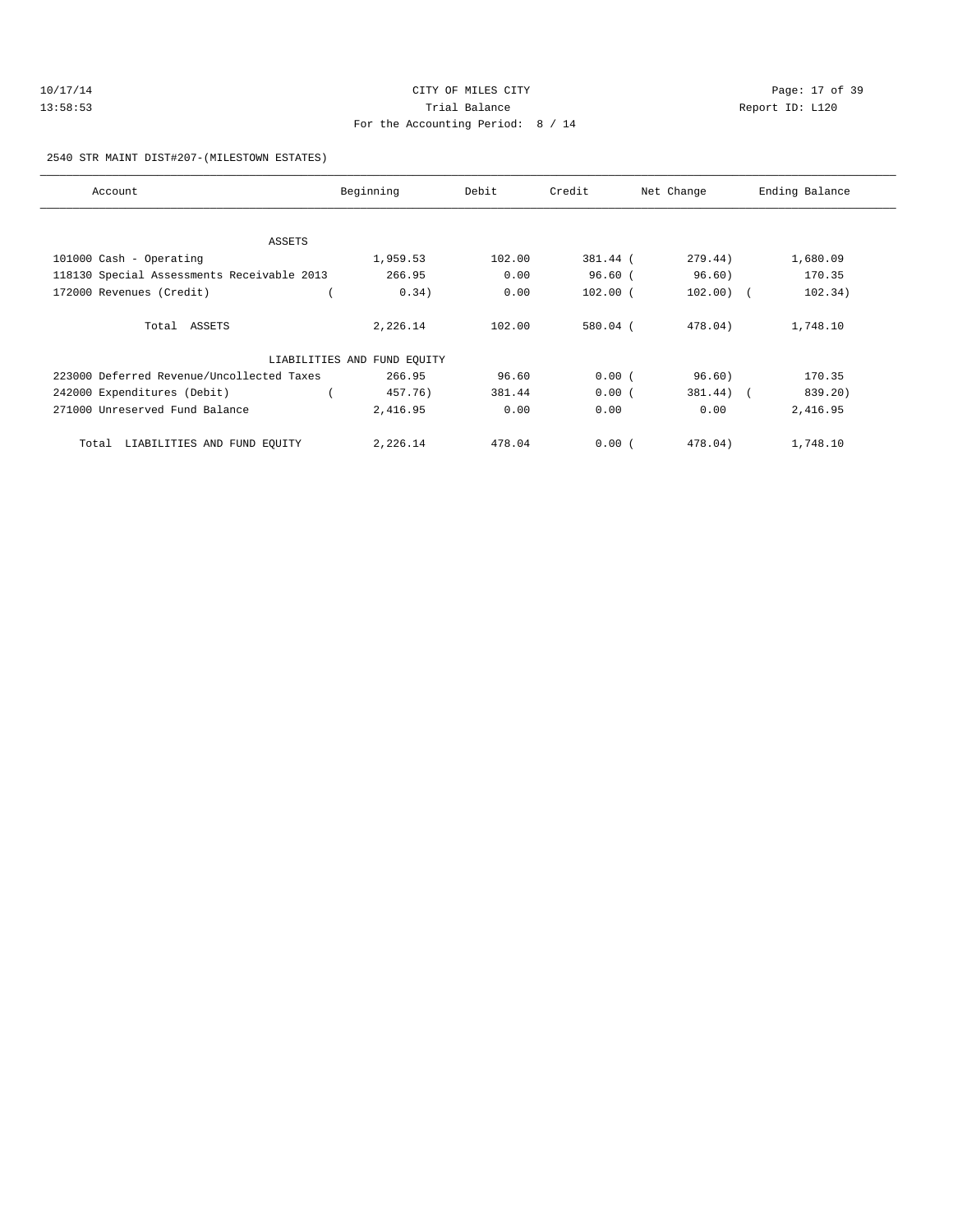| 10/17/14 | CITY OF MILES CITY                | Page: 18 of 39  |
|----------|-----------------------------------|-----------------|
| 13:58:53 | Trial Balance                     | Report ID: L120 |
|          | For the Accounting Period: 8 / 14 |                 |
|          |                                   |                 |

### 2701 Fire Grants

| Account                              | Beginning                   | Debit | Credit | Net Change | Ending Balance |
|--------------------------------------|-----------------------------|-------|--------|------------|----------------|
| ASSETS                               |                             |       |        |            |                |
| 101000 Cash - Operating              | 100.15                      | 0.00  | 0.00   | 0.00       | 100.15         |
| Total ASSETS                         | 100.15                      | 0.00  | 0.00   | 0.00       | 100.15         |
|                                      | LIABILITIES AND FUND EQUITY |       |        |            |                |
| 271000 Unreserved Fund Balance       | 100.15                      | 0.00  | 0.00   | 0.00       | 100.15         |
| LIABILITIES AND FUND EQUITY<br>Total | 100.15                      | 0.00  | 0.00   | 0.00       | 100.15         |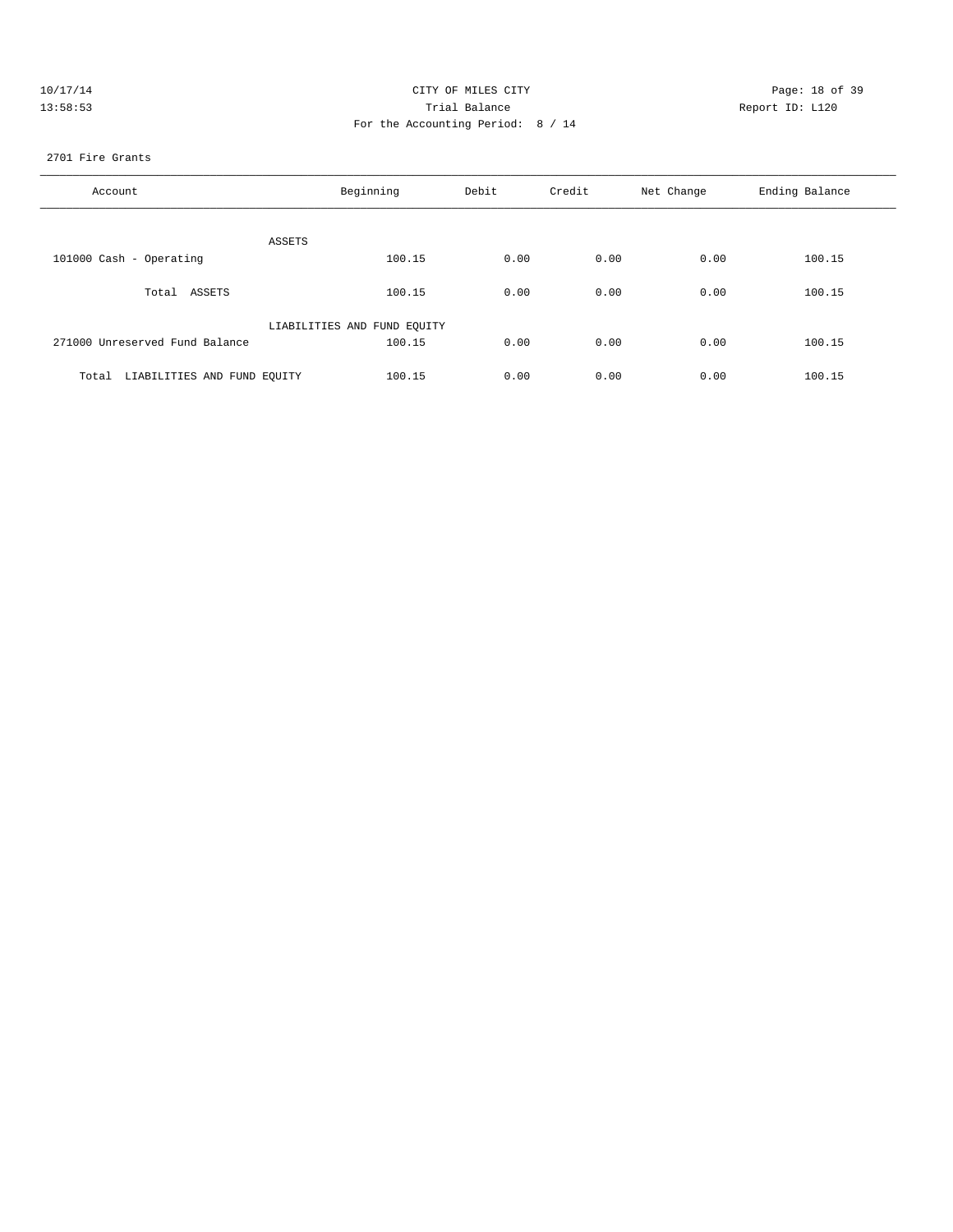| ш | n<br>× | . . |   |  |  |
|---|--------|-----|---|--|--|
|   |        |     | u |  |  |

# Page: 19 of 39 13:58:53 Trial Balance Report ID: L120 For the Accounting Period: 8 / 14

# 2820 GAS TAX

| Account                              |        | Beginning                   | Debit     | Credit      | Net Change   | Ending Balance |
|--------------------------------------|--------|-----------------------------|-----------|-------------|--------------|----------------|
|                                      |        |                             |           |             |              |                |
|                                      | ASSETS |                             |           |             |              |                |
| 101000 Cash - Operating              |        | 14,545.73                   | 15,056.44 | 510.72      | 14,545.72    | 29,091.45      |
| 172000 Revenues (Credit)             |        | 15,056.45)                  | 0.00      | 15,056.44 ( | 15,056.44) ( | 30, 112.89)    |
|                                      |        |                             |           |             |              |                |
| Total ASSETS                         |        | 510.72)                     | 15,056.44 | 15,567.16 ( | $510.72$ ) ( | 1,021.44)      |
|                                      |        |                             |           |             |              |                |
|                                      |        | LIABILITIES AND FUND EQUITY |           |             |              |                |
| 242000 Expenditures (Debit)          |        | 510.72)                     | 510.72    | 0.00(       | $510.72$ ) ( | 1,021.44)      |
|                                      |        |                             |           |             |              |                |
| LIABILITIES AND FUND EQUITY<br>Total |        | 510.72)                     | 510.72    | 0.00(       | 510.72)      | 1,021.44)      |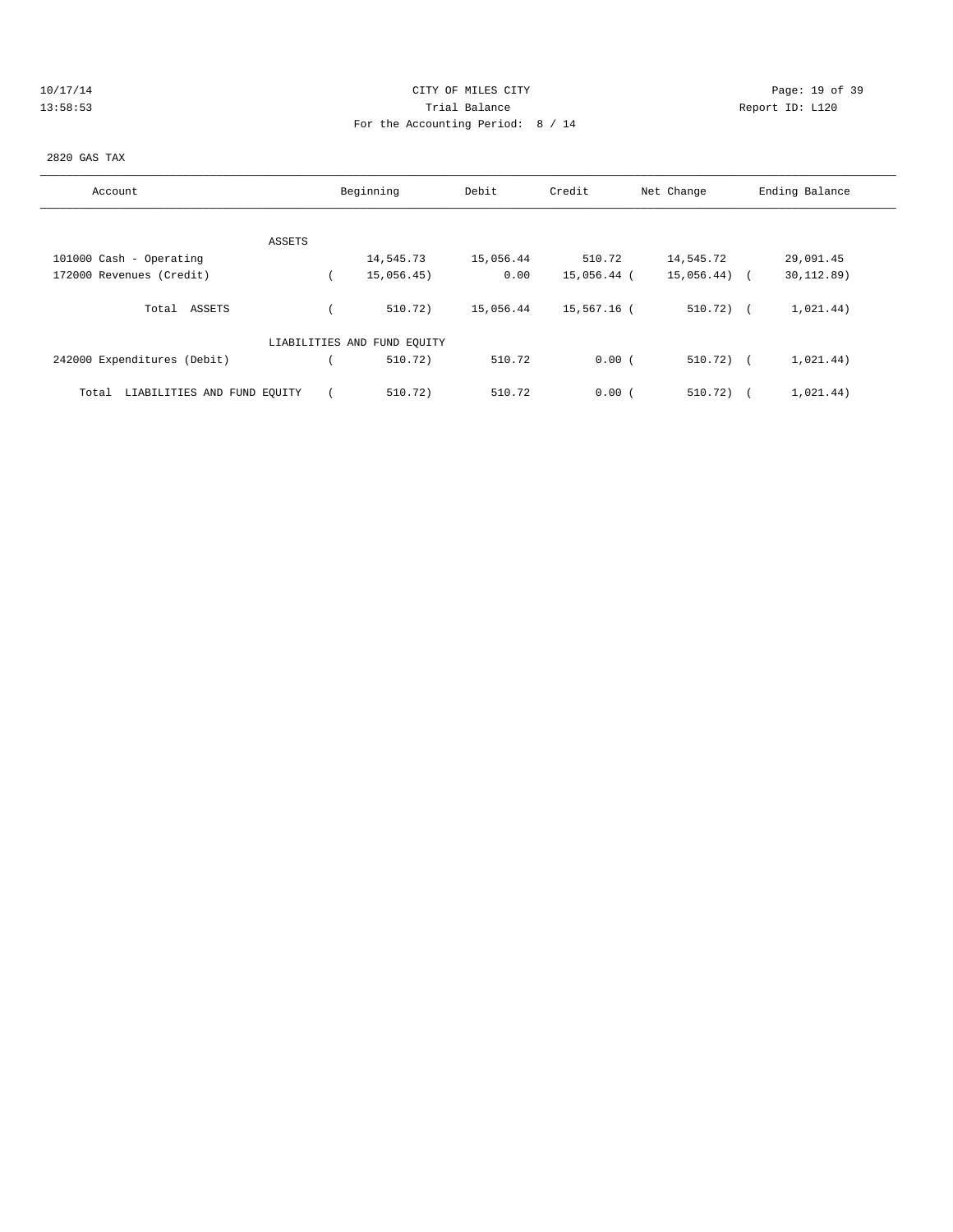| $\pm 0$ | 7 L |  |  |  |
|---------|-----|--|--|--|
|         |     |  |  |  |

# Page: 20 of 39 13:58:53 Trial Balance Report ID: L120 For the Accounting Period: 8 / 14

## 2850 911 EMERGENCY

| Account                              |        | Beginning                   | Debit    | Credit     | Net Change   | Ending Balance |
|--------------------------------------|--------|-----------------------------|----------|------------|--------------|----------------|
|                                      |        |                             |          |            |              |                |
|                                      | ASSETS |                             |          |            |              |                |
| 101000 Cash - Operating              |        | 94,047.66                   | 15.69    | 4,887.78 ( | 4,872.09)    | 89,175.57      |
| 172000 Revenues (Credit)             |        | 15.13)                      | 0.00     | $15.69$ (  | $15.69$ (    | 30.82)         |
| Total ASSETS                         |        | 94,032.53                   | 15.69    | 4,903.47 ( | 4,887.78)    | 89, 144. 75    |
|                                      |        | LIABILITIES AND FUND EQUITY |          |            |              |                |
| 202000 Accounts Payable              |        | 0.00                        | 4,887.78 | 4,887.78   | 0.00         | 0.00           |
| 242000 Expenditures (Debit)          |        | 14,569.62)                  | 4,887.78 | 0.00(      | $4,887.78$ ( | 19,457.40)     |
| 271000 Unreserved Fund Balance       |        | 108,602.15                  | 0.00     | 0.00       | 0.00         | 108,602.15     |
| LIABILITIES AND FUND EQUITY<br>Total |        | 94,032.53                   | 9,775.56 | 4,887.78 ( | 4,887.78)    | 89, 144. 75    |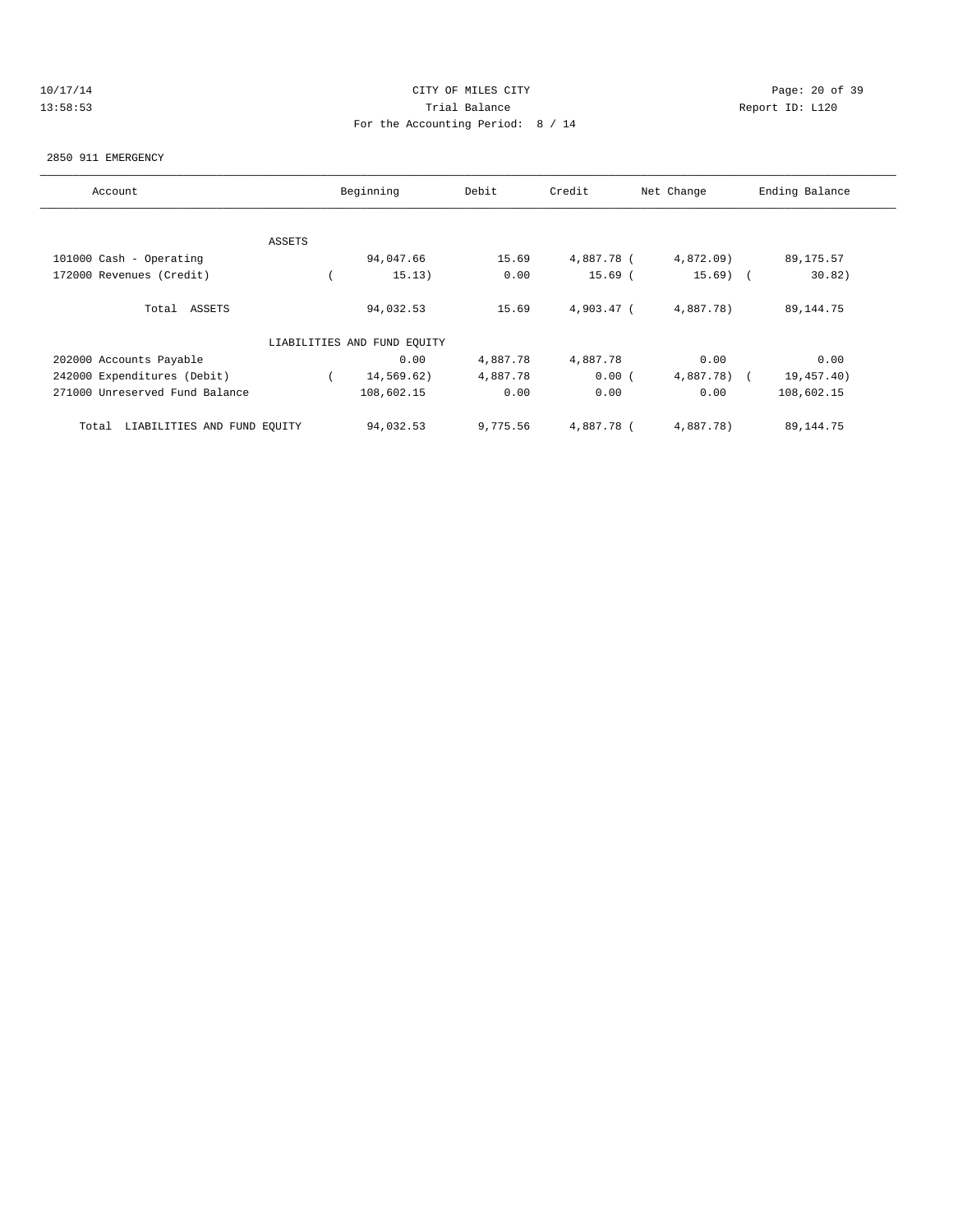## 10/17/14 Page: 21 of 39 13:58:53 Trial Balance Report ID: L120 For the Accounting Period: 8 / 14

#### 2880 LIBRARY GRANTS

| Account                                | Beginning                   | Debit    | Credit     | Net Change  | Ending Balance |
|----------------------------------------|-----------------------------|----------|------------|-------------|----------------|
|                                        |                             |          |            |             |                |
| <b>ASSETS</b>                          |                             |          |            |             |                |
| 101003 Cash - per capita               | 5,527.40                    | 0.00     | $450.00$ ( | 450.00)     | 5,077.40       |
| $101020$ Cash - Op/ILL                 | 47,735.70                   | 0.00     | $270.00$ ( | 270.00)     | 47,465.70      |
| 101030 Cash - Sagebrush Fed/Base Grant | 4,554.56                    | 0.00     | 0.00       | 0.00        | 4,554.56       |
| 101033 Library - Humanities Grant      | 502.08                      | 0.00     | 0.00       | 0.00        | 502.08         |
| Total ASSETS                           | 58, 319.74                  | 0.00     | 720.00(    | 720.00)     | 57,599.74      |
|                                        | LIABILITIES AND FUND EQUITY |          |            |             |                |
| 202000 Accounts Payable                | 0.00                        | 720.00   | 720.00     | 0.00        | 0.00           |
| 242000 Expenditures (Debit)            | 235.00)                     | 720.00   | 0.00(      | $720.00)$ ( | 955.00)        |
| 271000 Unreserved Fund Balance         | 58,554.74                   | 0.00     | 0.00       | 0.00        | 58,554.74      |
| LIABILITIES AND FUND EQUITY<br>Total   | 58,319.74                   | 1,440.00 | 720.00(    | 720.00)     | 57,599.74      |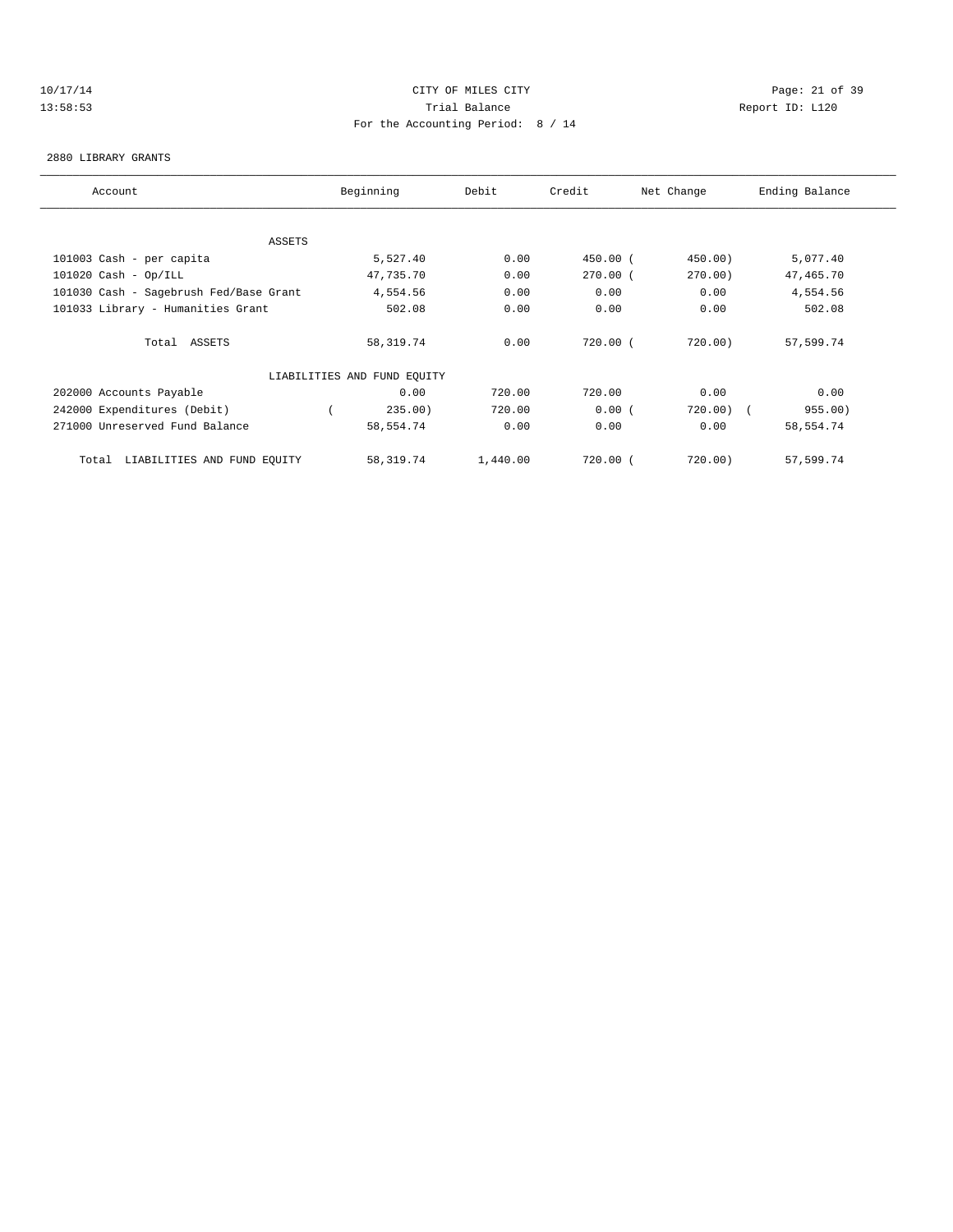## 10/17/14 Page: 22 of 39 13:58:53 Trial Balance Report ID: L120 For the Accounting Period: 8 / 14

2935 Historic Preservation

| Account                                    | Beginning                   | Debit    | Credit       | Net Change   | Ending Balance |
|--------------------------------------------|-----------------------------|----------|--------------|--------------|----------------|
|                                            |                             |          |              |              |                |
| ASSETS                                     |                             |          |              |              |                |
| 101000 Cash - Operating                    | 1,428.43)                   | 7,664.20 | 4,159.74     | 3,504.46     | 2,076.03       |
| 101036 Cash HP- CDBG-ED Grant              | 2,480.26                    | 0.00     | 2,415.76 (   | $2,415.76$ ( | 4,896.02)      |
| 101038 Cash HP- Sandra Anderson Charitable | 238.50                      | 0.00     | 0.00         | 0.00         | 238.50         |
| 172000 Revenues (Credit)                   | 1,322.63                    | 0.00     | $2,609.01$ ( | 2,609.01)    | 1,286.38)      |
| Total ASSETS                               | 2,347.56)                   | 7,664.20 | $9,184.51$ ( | $1,520.31$ ( | 3,867.87)      |
|                                            | LIABILITIES AND FUND EQUITY |          |              |              |                |
| 202000 Accounts Payable                    | 0.00                        | 2,827.11 | 2,827.11     | 0.00         | 0.00           |
| 242000 Expenditures (Debit)                | 3,372.31)                   | 6,575.50 | $5,055.19$ ( | $1,520.31$ ( | 4,892.62)      |
| 271000 Unreserved Fund Balance             | 1,024.75                    | 0.00     | 0.00         | 0.00         | 1,024.75       |
| LIABILITIES AND FUND EQUITY<br>Total       | 2,347.56)                   | 9,402.61 | 7,882.30 (   | 1,520.31)    | 3,867.87)      |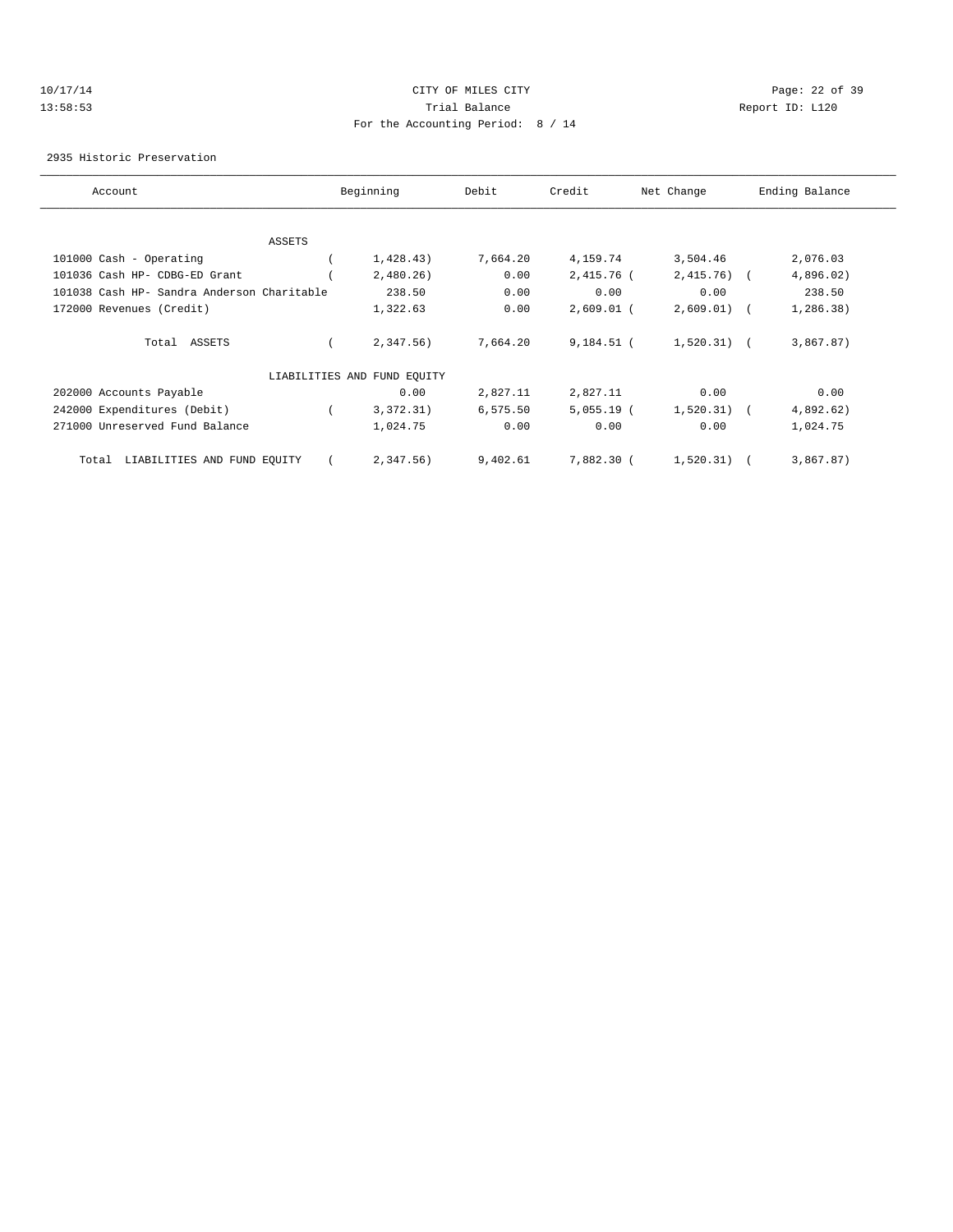| 10/17/14 | CITY OF MILES CITY                | Page: 23 of 39 |  |
|----------|-----------------------------------|----------------|--|
| 13:58:53 | Trial Balance<br>Report ID: L120  |                |  |
|          | For the Accounting Period: 8 / 14 |                |  |

2985 RETIRED SENIOR VOLUNTEER PROG (RSVP)

| Account                                    | Beginning                   | Debit     | Credit       | Net Change    | Ending Balance |
|--------------------------------------------|-----------------------------|-----------|--------------|---------------|----------------|
|                                            |                             |           |              |               |                |
| ASSETS                                     |                             |           |              |               |                |
| 101000 Cash - Operating                    | 13,335.80)                  | 407.11    | $5,028.94$ ( | $4,621.83$ (  | 17,957.63)     |
| 101004 RSVP Non-Federal Cash Operating-Cus | 9,620.17                    | 3,020.06  | 1,436.14     | 1,583.92      | 11,204.09      |
| 101006 Cash- operating-Fallon              | 280.00)                     | 0.00      | 1,377.37 (   | $1,377.37)$ ( | 1,657.37)      |
| 103100 Petty Cash-                         | 200.00                      | 0.00      | 0.00         | 0.00          | 200.00         |
| 172000 Revenues (Credit)                   | 1.52)                       | 0.00      | $3,021.67$ ( | 3,021.67)     | 3,023.19)      |
| Total ASSETS                               | 3,797.15)                   | 3,427.17  | 10,864.12 (  | $7,436.95)$ ( | 11, 234.10)    |
|                                            | LIABILITIES AND FUND EQUITY |           |              |               |                |
| 202000 Accounts Payable                    | 0.00                        | 2,623.06  | 2,623.06     | 0.00          | 0.00           |
| 242000 Expenditures (Debit)                | 5,877.71)                   | 7,842.45  | $405.50$ (   | 7,436.95)     | 13, 314.66)    |
| 271000 Unreserved Fund Balance             | 2,080.56                    | 0.00      | 0.00         | 0.00          | 2,080.56       |
| LIABILITIES AND FUND EQUITY<br>Total       | 3,797.15)                   | 10,465.51 | $3,028.56$ ( | $7,436.95)$ ( | 11,234.10)     |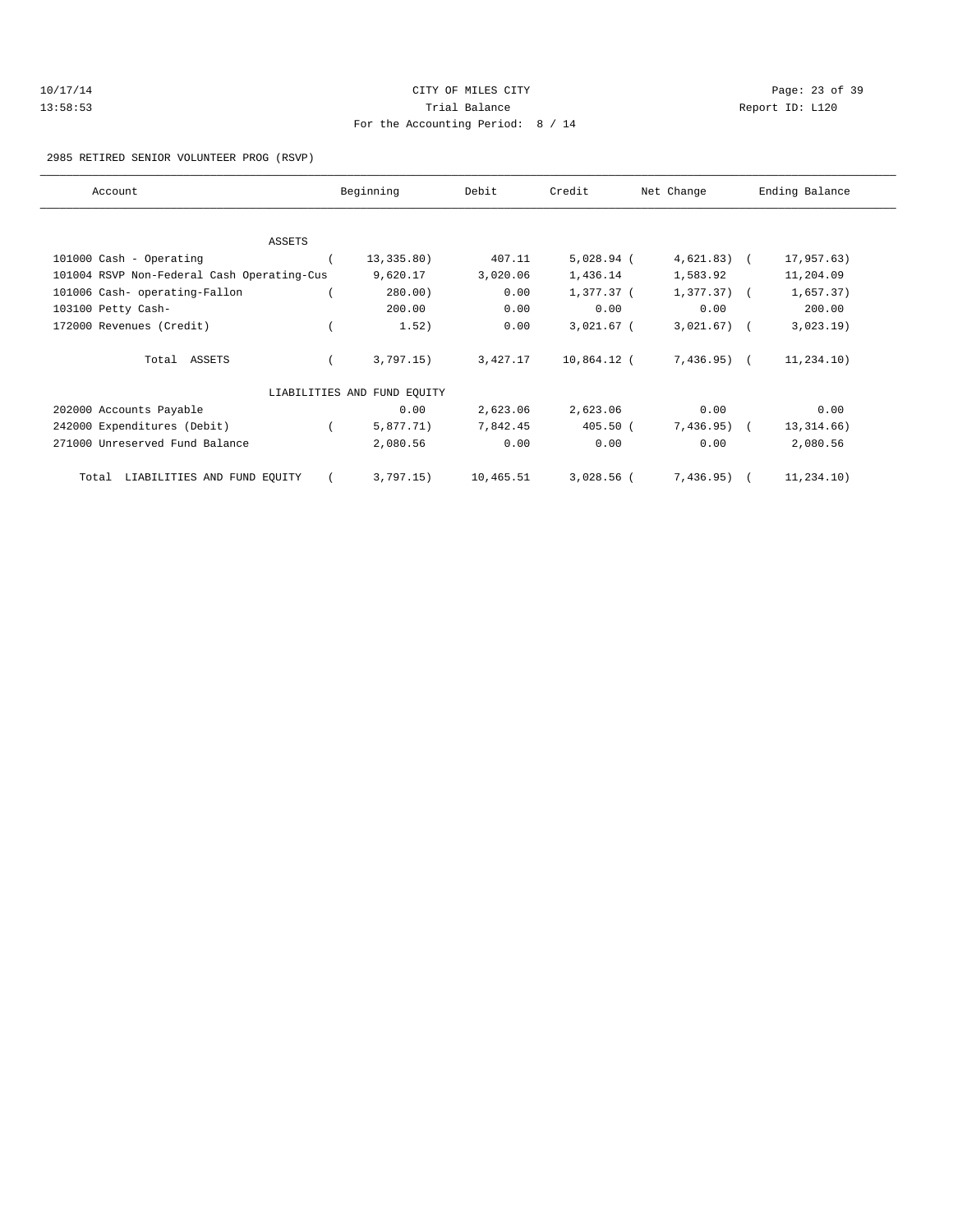| 10/17/14 | CITY OF MILES CITY                | Page: 24 of 39  |  |
|----------|-----------------------------------|-----------------|--|
| 13:58:53 | Trial Balance                     | Report ID: L120 |  |
|          | For the Accounting Period: 8 / 14 |                 |  |

4000 General Fund Capitol Improvement Fund

| Account                              | Beginning                   | Debit | Credit    | Net Change | Ending Balance       |
|--------------------------------------|-----------------------------|-------|-----------|------------|----------------------|
|                                      |                             |       |           |            |                      |
| ASSETS                               |                             |       |           |            |                      |
| 101000 Cash - Operating              | 136,979.62                  | 22.86 | 0.00      | 22.86      | 137,002.48           |
| 172000 Revenues (Credit)             | 19.09                       | 0.00  | $22.86$ ( | 22.86)     | 41.95)<br>$\sqrt{2}$ |
| ASSETS<br>Total                      | 136,960.53                  | 22.86 | 22.86     | 0.00       | 136,960.53           |
|                                      | LIABILITIES AND FUND EQUITY |       |           |            |                      |
| 271000 Unreserved Fund Balance       | 136,960.53                  | 0.00  | 0.00      | 0.00       | 136,960.53           |
| LIABILITIES AND FUND EQUITY<br>Total | 136,960.53                  | 0.00  | 0.00      | 0.00       | 136,960.53           |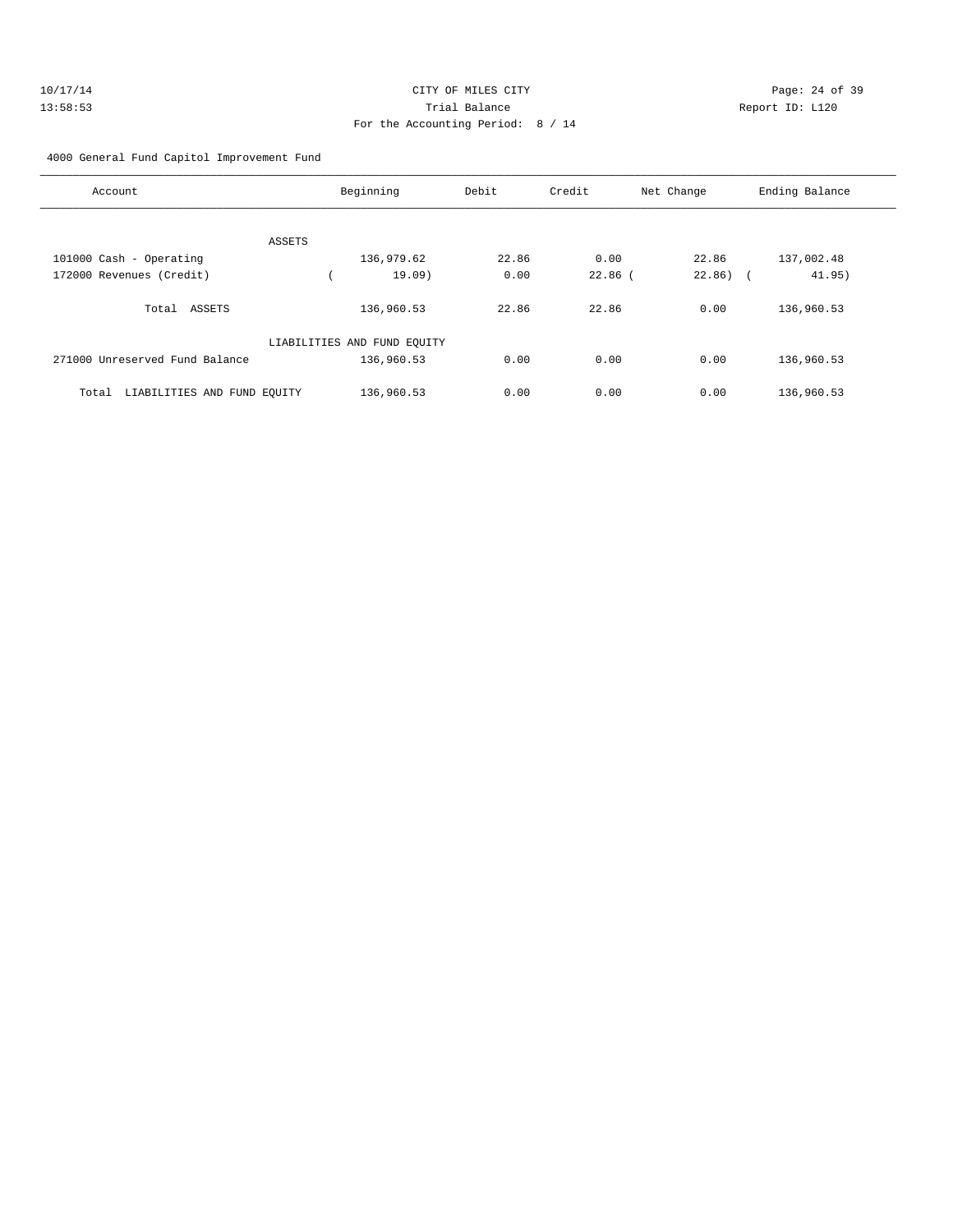| 10/17/14 | CITY OF MILES CITY                | Page: 25 of 39  |
|----------|-----------------------------------|-----------------|
| 13:58:53 | Trial Balance                     | Report ID: L120 |
|          | For the Accounting Period: 8 / 14 |                 |

4060 CAPITAL IMPROV-PUBLIC WORKS

| Account                              | Beginning |                             | Debit  | Credit   | Net Change            | Ending Balance |
|--------------------------------------|-----------|-----------------------------|--------|----------|-----------------------|----------------|
| ASSETS                               |           |                             |        |          |                       |                |
| 101000 Cash - Operating              |           | 80,041.52                   | 463.36 | 0.00     | 463.36                | 80,504.88      |
| 172000 Revenues (Credit)             |           | 8,359.99)                   | 0.00   | 463.36 ( | 463.36)<br>$\sqrt{2}$ | 8,823.35)      |
| Total ASSETS                         |           | 71,681.53                   | 463.36 | 463.36   | 0.00                  | 71,681.53      |
|                                      |           | LIABILITIES AND FUND EQUITY |        |          |                       |                |
| 271000 Unreserved Fund Balance       |           | 71,681.53                   | 0.00   | 0.00     | 0.00                  | 71,681.53      |
| LIABILITIES AND FUND EQUITY<br>Total |           | 71,681.53                   | 0.00   | 0.00     | 0.00                  | 71,681.53      |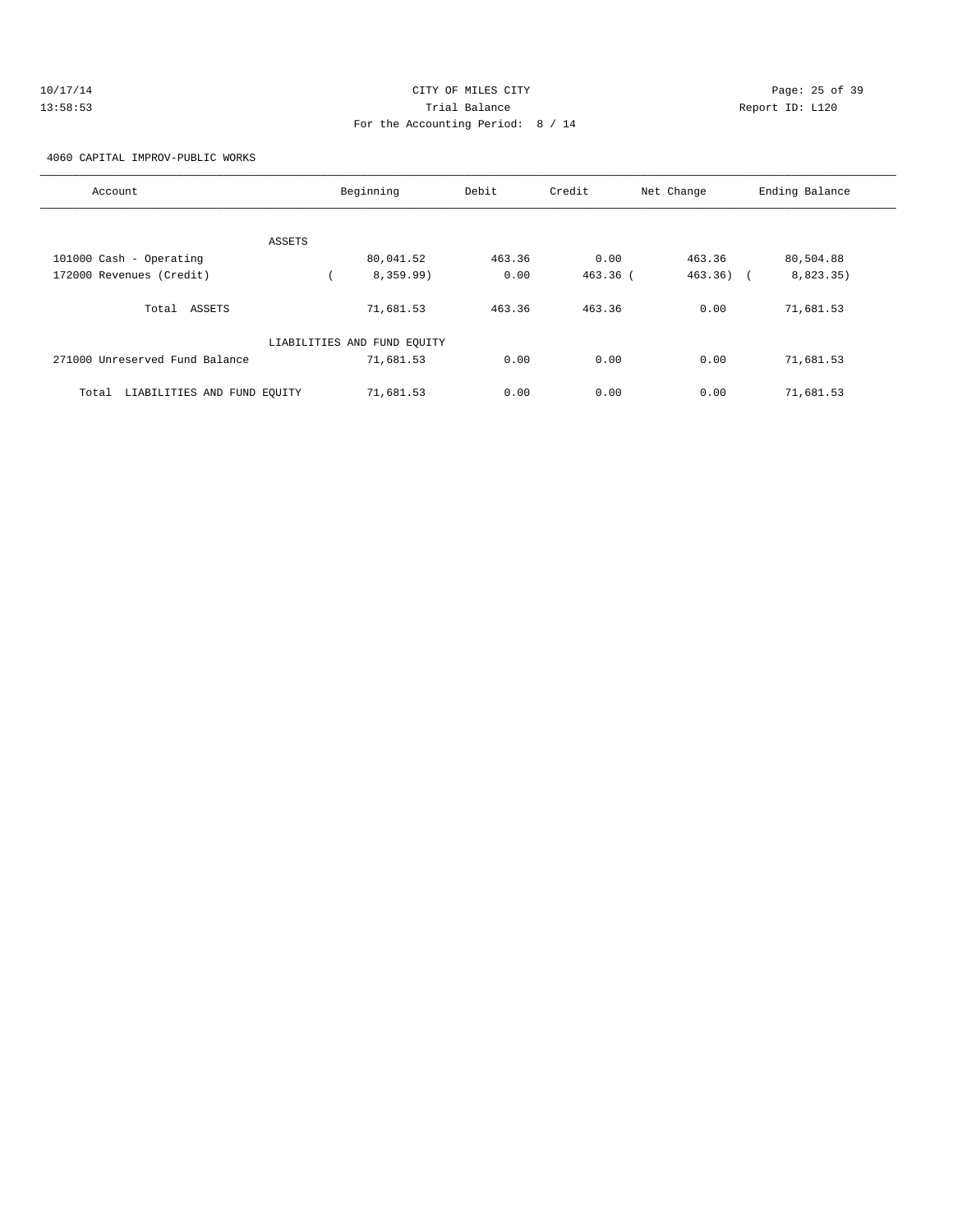## 10/17/14 Page: 26 of 39 13:58:53 Trial Balance Report ID: L120 For the Accounting Period: 8 / 14

#### 5210 WATER UTILITY

| Account                                                   | Beginning                   | Debit       | Credit       | Net Change      | Ending Balance          |
|-----------------------------------------------------------|-----------------------------|-------------|--------------|-----------------|-------------------------|
|                                                           |                             |             |              |                 |                         |
| ASSETS                                                    |                             |             |              |                 |                         |
| 101000 Cash - Operating                                   | 1,433,090.08                | 200,529.51  | 127,659.21   | 72,870.30       | 1,505,960.38            |
| 101010 Deposit Cash                                       | 45,500.00                   | 5,650.00    | 1,100.00     | 4,550.00        | 50,050.00               |
| 102240 Cash - Replacement & Depreciation                  | 1,489,589.35                | 0.00        | 0.00         | 0.00            | 1,489,589.35            |
| 102250 Cash - System Devlopment Fees                      | 258, 353. 25                | 1,800.00    | 0.00         | 1,800.00        | 260, 153. 25            |
| 102270 Cash - Curb Stop Replacement Fee                   | 207,336.64                  | 3,584.92    | 1,696.18     | 1,888.74        | 209, 225.38             |
| 102312 RevBnd/CurYearDebt-DNRC/CarbonTank                 | 29,540.61                   | 11,454.38   | 0.00         | 11,454.38       | 40,994.99               |
| 102313 RevBnd/CurYearDebt-DNRC/NE WtrLine                 | 17,631.92                   | 11,749.79   | 0.00         | 11,749.79       | 29, 381.71              |
| 102315 RevBnd/CurYearDebt-ARRA/NE Water Li                | 1,493.99                    | 1,493.96    | 0.00         | 1,493.96        | 2,987.95                |
| 102322 RevBnd/Reserve-DNRC/CarbonTank                     | 153,009.00                  | 0.00        | 0.00         | 0.00            | 153,009.00              |
| 102323 RevBnd/Reserve-DNRC/NE WtrLine                     | 128,653.00                  | 0.00        | 0.00         | 0.00            | 128,653.00              |
| 102325 RevBnd/Reserve-ARRA B-NE Waterline                 | 18,245.00                   | 0.00        | 0.00         | 0.00            | 18,245.00               |
| 103000 Petty Cash                                         | 330.00                      | 0.00        | 0.00         | 0.00            | 330.00                  |
| 122000 Accounts Receivable                                | 231, 455.31                 | 260, 235.15 | 200,780.88   | 59,454.27       | 290,909.58              |
| 122020 Accounts Receivable-\$2.00 State Ass               | 14.00                       | 0.00        | 144.00 (     | 144.00)         | 130.00)<br>$\sqrt{2}$   |
| 172000 Revenues (Credit)<br>$\overline{ }$                | 207, 512.16)                | 164.00      | 261,499.62 ( | 261, 335.62)    | 468,847.78)<br>$\left($ |
| 181000 Land                                               | 41,844.00                   | 0.00        | 0.00         | 0.00            | 41,844.00               |
| 182000 Buildings                                          | 22,997.00                   | 0.00        | 0.00         | 0.00            | 22,997.00               |
| 182100 Allowance for Depr - Buildings (Cre(               | 22,997.00)                  | 0.00        | 0.00         | 0.00            | 22,997.00)              |
| 186000 Machinery and Equipment                            | 378,485.70                  | 0.00        | 0.00         | 0.00            | 378,485.70              |
| 186100 Allowance for Depr - Machinery & Eq(               | 217,584.00)                 | 0.00        | 0.00         | 0.00            | 217,584.00)             |
| 188000 Const. Work in Progress-NE Wtr Line                | 1.42                        | 0.00        | 0.00         | 0.00            | 1.42                    |
| 189100 Source of Supply                                   | 3, 448, 234.49              | 0.00        | 0.00         | 0.00            | 3, 448, 234.49          |
| 189110 Allowance for Depreciation - Source(               | 432,197.00)                 | 0.00        | 0.00         | 0.00            | 432,197.00)<br>$\left($ |
| 189300 Treatment Plant                                    | 3,716,158.00                | 0.00        | 0.00         | 0.00            | 3,716,158.00            |
| 189310 Allowance for Depr - Treatment Plan( 1,781,483.00) |                             | 0.00        | 0.00         | 0.00            | (1, 781, 483.00)        |
| 189400 Transmission & Distribution                        | 12,951,364.97               | 0.00        | 0.00         | 0.00            | 12,951,364.97           |
| 189410 Allowance for Depr - Trans & Distri( 3,288,323.00) |                             | 0.00        | 0.00         | 0.00            | (3, 288, 323.00)        |
| Total ASSETS                                              | 18,623,231.57               | 496,661.71  | 592,879.89 ( | 96,218.18)      | 18,527,013.39           |
|                                                           | LIABILITIES AND FUND EQUITY |             |              |                 |                         |
| 202000 Accounts Payable                                   | 69,385.37                   | 42,955.19   | 42,955.19    | 0.00            | 69,385.37               |
| 214000 Deposits Payable                                   | 45, 349.50                  | 1,100.00    | 5,650.00     | 4,550.00        | 49,899.50               |
| 214010 Refunds Payable<br>$\left($                        | 15.83)                      | 672.72      | 157.76 (     | 514.96)         | 530.79)                 |
| 231000 BONDS PAYABLE                                      | 4,983,000.00                | 0.00        | 0.00         | 0.00            | 4,983,000.00            |
| 238000 Other Post Employment Benefits                     | 28,280.00                   | 0.00        | 0.00         | 0.00            | 28,280.00               |
| 239000 Compensated Absences Payable                       | 80,052.00                   | 0.00        | 0.00         | 0.00            | 80,052.00               |
| 242000 Expenditures (Debit)<br>$\left($                   | 124,291.99)                 | 100,328.72  | 75.50(       | $100, 253.22$ ( | 224,545.21)             |
| 250300 Reserve Revenue Bond - Current Debt                | 323, 303.85                 | 0.00        | 0.00         | 0.00            | 323,303.85              |
| 250500 Reserve - System Dev Fees                          | 171,098.25                  | 0.00        | 0.00         | 0.00            | 171,098.25              |
| 250600 Reserve for Replacement & Depreciat                | 1,351,889.30                | 0.00        | 0.00         | 0.00            | 1,351,889.30            |
| 272000 Unreserved Retained Earnings                       | 11,695,181.12               | 0.00        | 0.00         | 0.00            | 11,695,181.12           |
| Total LIABILITIES AND FUND EQUITY                         | 18,623,231.57               | 145,056.63  | 48,838.45 (  | 96,218.18)      | 18,527,013.39           |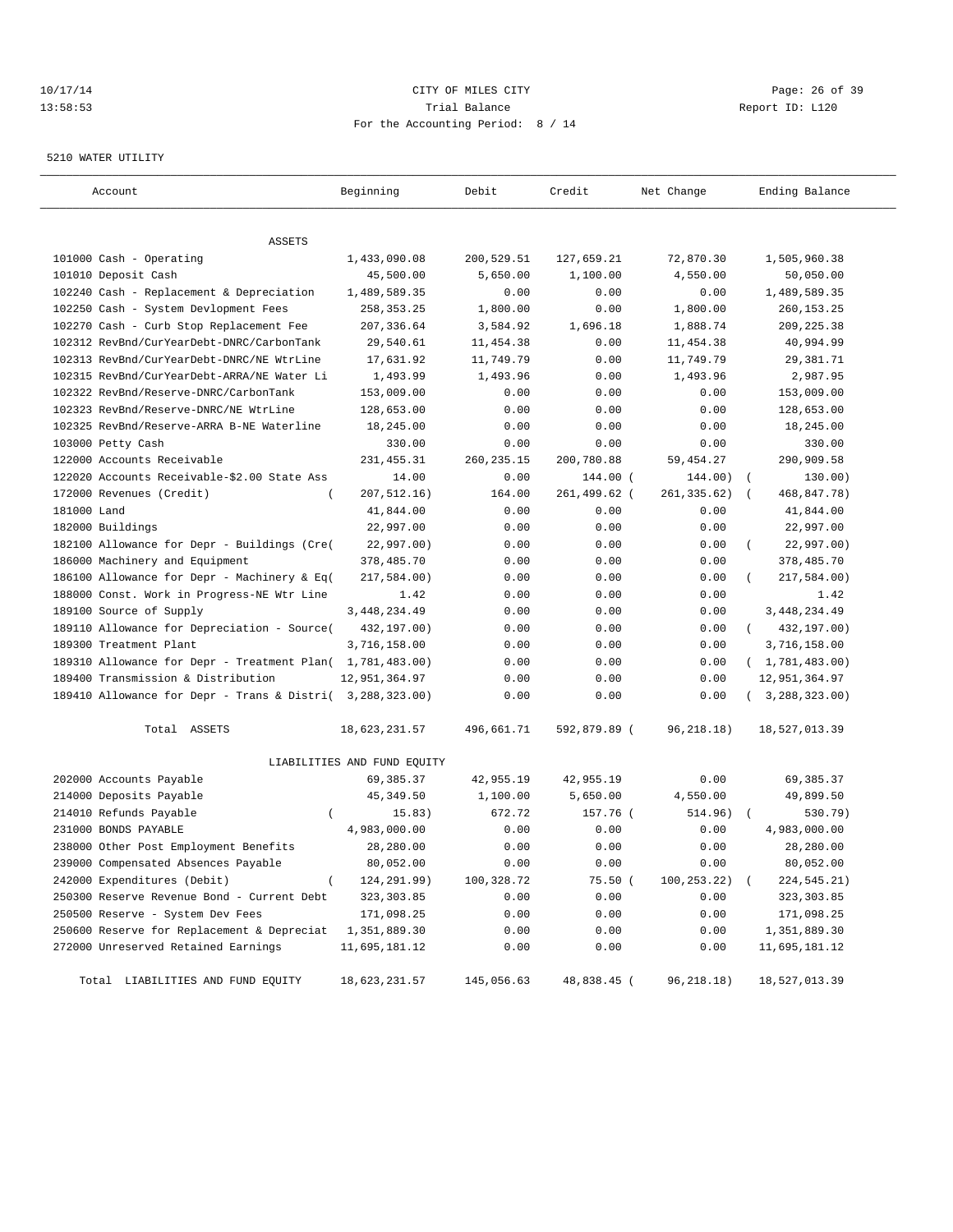## 10/17/14 Page: 27 of 39 13:58:53 Trial Balance Report ID: L120 For the Accounting Period: 8 / 14

#### 5310 SEWER UTILITY

| Account                                     | Beginning                   | Debit      | Credit         | Net Change   | Ending Balance   |
|---------------------------------------------|-----------------------------|------------|----------------|--------------|------------------|
|                                             |                             |            |                |              |                  |
| ASSETS                                      |                             |            |                |              |                  |
| 101000 Cash - Operating                     | 553,163.05                  | 91,791.49  | 69,831.15      | 21,960.34    | 575, 123.39      |
| 102240 Cash - Replacement & Depreciation    | 195,098.39                  | 0.00       | 0.00           | 0.00         | 195,098.39       |
| 102250 Cash - System Devlopment Fees        | 131,010.91                  | 840.00     | 0.00           | 840.00       | 131,850.91       |
| 102280 WWtr Treatment Plant-Phase I Constr  | 575,694.46                  | 0.00       | 0.00           | 0.00         | 575,694.46       |
| 102316 RevBnd/CurYearDebt-Phase 1 Haynes L  | 108,566.44                  | 8,452.50   | 0.00           | 8,452.50     | 117,018.94       |
| 102390 REV BOND/RESERVE-Sewer Phase 1       | 101,735.00                  | 0.00       | 0.00           | 0.00         | 101,735.00       |
| 122000 Accounts Receivable                  | 108,623.48                  | 90,938.27  | 90,245.17      | 693.10       | 109, 316.58      |
| 172000 Revenues (Credit)                    | 94,532.31)                  | 0.00       | 93,063.09 (    | 93,063.09)   | 187,595.40)      |
| 181000 Land                                 | 2.00                        | 0.00       | 0.00           | 0.00         | 2.00             |
| 186000 Machinery and Equipment              | 600,909.18                  | 0.00       | 0.00           | 0.00         | 600,909.18       |
| 186100 Allowance for Depr - Machinery & Eq( | 344,225.00)                 | 0.00       | 0.00           | 0.00         | 344,225.00)      |
| 188000 Const. Work in Progress-NE Wtr Line  | 1,625,790.72                | 0.00       | 0.00           | 0.00         | 1,625,790.72     |
| 189300 Treatment Plant                      | 2,928,761.61                | 0.00       | 0.00           | 0.00         | 2,928,761.61     |
| 189310 Allowance for Depr - Treatment Plan( | 1,235,318.00)               | 0.00       | 0.00           | 0.00         | (1, 235, 318.00) |
| 189400 Transmission & Distribution          | 4,028,819.40                | 0.00       | 0.00           | 0.00         | 4,028,819.40     |
| 189410 Allowance for Depr - Trans & Distri( | 1,205,307.00)               | 0.00       | 0.00           | 0.00         | 1, 205, 307.00   |
| Total ASSETS                                | 8,078,792.33                | 192,022.26 | 253, 139. 41 ( | 61, 117.15)  | 8,017,675.18     |
|                                             | LIABILITIES AND FUND EQUITY |            |                |              |                  |
| 202000 Accounts Payable                     | 0.00                        | 18,530.35  | 18,530.35      | 0.00         | 0.00             |
| 231300 Bonds Pay 1979 Issue                 | 1,396,000.00                | 0.00       | 0.00           | 0.00         | 1,396,000.00     |
| 238000 Other Post Employment Benefits       | 20,235.00                   | 0.00       | 0.00           | 0.00         | 20,235.00        |
| 239000 Compensated Absences Payable         | 58,969.00                   | 0.00       | 0.00           | 0.00         | 58,969.00        |
| 242000 Expenditures (Debit)                 | 105, 325.50)                | 61,378.65  | $261.50$ (     | 61, 117, 15) | 166, 442.65)     |
| 250500 Reserve - System Dev Fees            | 82,925.91                   | 0.00       | 0.00           | 0.00         | 82,925.91        |
| 250600 Reserve for Replacement & Depreciat  | 1,666,491.83                | 0.00       | 0.00           | 0.00         | 1,666,491.83     |
| 272000 Unreserved Retained Earnings         | 4,959,496.09                | 0.00       | 0.00           | 0.00         | 4,959,496.09     |
| LIABILITIES AND FUND EQUITY<br>Total        | 8,078,792.33                | 79,909.00  | 18,791.85 (    | 61, 117.15)  | 8,017,675.18     |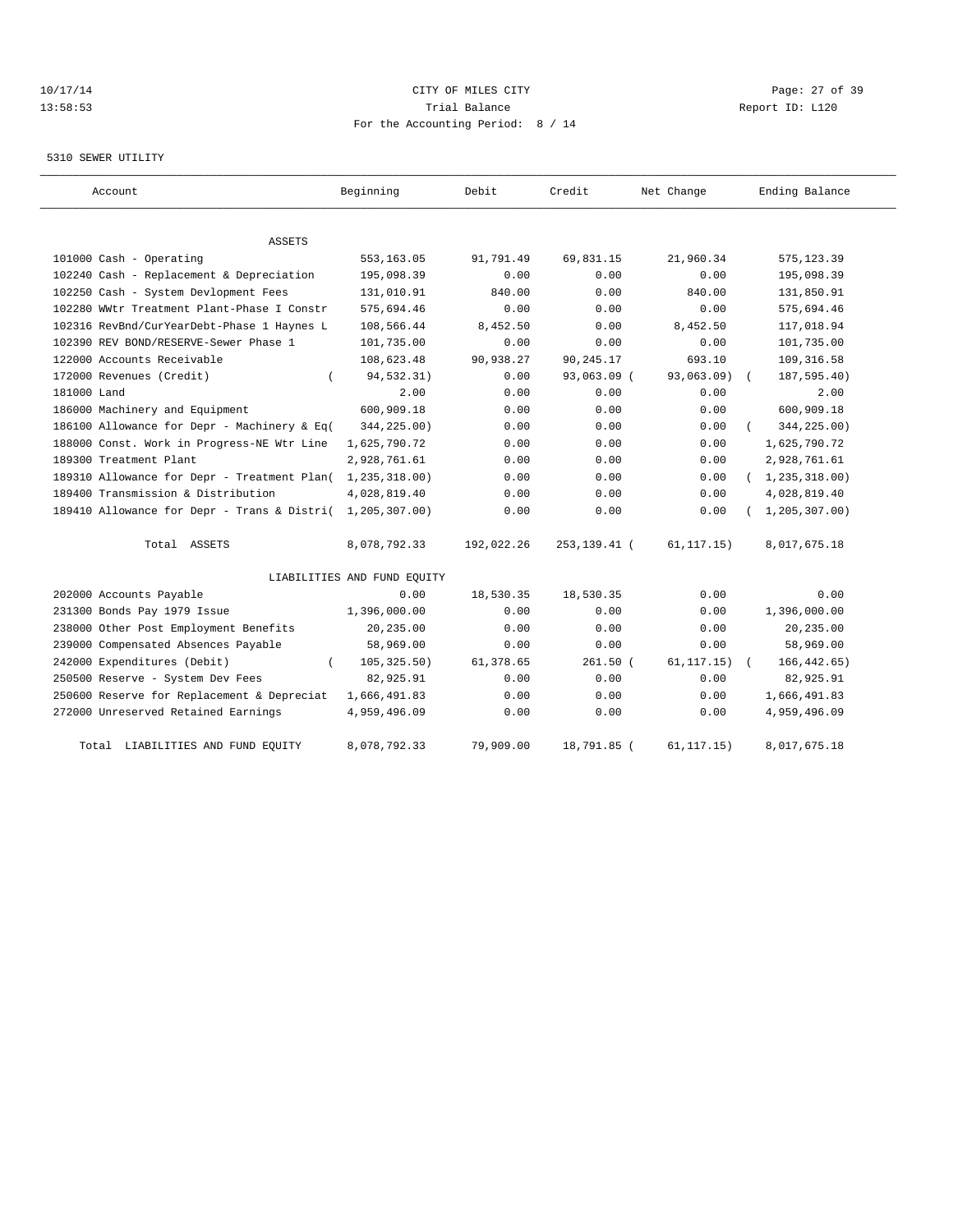# 10/17/14 Page: 28 of 39 13:58:53 Trial Balance Report ID: L120 For the Accounting Period: 8 / 14

5510 AMBULANCE FUND

| Account                                     | Beginning                   | Debit      | Credit       | Net Change      |          | Ending Balance |
|---------------------------------------------|-----------------------------|------------|--------------|-----------------|----------|----------------|
| <b>ASSETS</b>                               |                             |            |              |                 |          |                |
| 101000 Cash - Operating                     | 371,489.97)                 | 70,331.02  | 39,965.92    | 30,365.10       |          | 341, 124.87)   |
| 113211 Taxes Receivable - Real 2011         | 19.68                       | 0.00       | 0.00         | 0.00            |          | 19.68          |
| 113212 Taxes Receivable- Real 2012          | 0.52                        | 0.00       | 0.00         | 0.00            |          | 0.52           |
| 113213 Tax Receivables Real-2013            | 164.87                      | 0.00       | $51.57$ (    | 51.57)          |          | 113.30         |
| 115208 Taxes Receivable - Personal 2008     | 0.12                        | 0.00       | 0.00         | 0.00            |          | 0.12           |
| 115212 Taxes Receivable Personal 2012       | 0.02                        | 0.00       | 0.00         | 0.00            |          | 0.02           |
| 115214 Taxes Receivable Personal 2014       | 18.73                       | 0.00       | $0.82$ (     | 0.82)           |          | 17.91          |
| 116000 Protested Taxes Receivable - Reals ( | 5.97)                       | 0.00       | 0.00         | 0.00            | $\left($ | 5.97)          |
| 122000 Accounts Receivable                  | 352,719.46                  | 111,242.93 | 108,201.07   | 3,041.86        |          | 355,761.32     |
| 122100 Acct Receivable                      | 242, 110.73)                | 0.00       | 0.00         | 0.00            |          | 242, 110.73)   |
| 172000 Revenues (Credit)                    | 81,572.58)                  | 81.35      | 108,583.85 ( | 108, 502.50)    |          | 190,075.08)    |
| 186000 Machinery and Equipment              | 372,186.93                  | 0.00       | 0.00         | 0.00            |          | 372,186.93     |
| 186100 Allowance for Depr - Machinery & Eq( | 211, 306.00)                | 0.00       | 0.00         | 0.00            |          | 211, 306.00)   |
| Total ASSETS                                | 181, 374.92)                | 181,655.30 | 256,803.23 ( | $75, 147.93)$ ( |          | 256,522.85)    |
|                                             | LIABILITIES AND FUND EQUITY |            |              |                 |          |                |
| 202000 Accounts Payable                     | 0.00                        | 7,382.60   | 7.382.60     | 0.00            |          | 0.00           |
| 223100 Deferred Revenue - Real Prop Taxes ( | 21.73)                      | 51.57      | 0.00(        | 51.57)          |          | 73.30)         |
| 223200 Deferred Revenue - Pers Prop Taxes ( | 2.50)                       | 0.82       | 0.00(        | 0.82)           |          | 3.32)          |
| 235000 CONTRACTS/NOTES/LOANS PAYABLE        | 65, 314.26                  | 0.00       | 0.00         | 0.00            |          | 65, 314.26     |
| 238000 Other Post Employment Benefits       | 16,024.00                   | 0.00       | 0.00         | 0.00            |          | 16,024.00      |
| 239000 Compensated Absences Payable         | 27,037.00                   | 0.00       | 0.00         | 0.00            |          | 27,037.00      |
| 242000 Expenditures (Debit)                 | 76, 407.90)                 | 75,095.54  | 0.00(        | 75,095.54)      |          | 151,503.44)    |
| 272000 Unreserved Retained Earnings         | 213, 318.05)                | 0.00       | 0.00         | 0.00            |          | 213, 318.05)   |
| Total LIABILITIES AND FUND EQUITY           | 181, 374.92)                | 82,530.53  | 7,382.60 (   | 75, 147.93)     |          | 256, 522.85)   |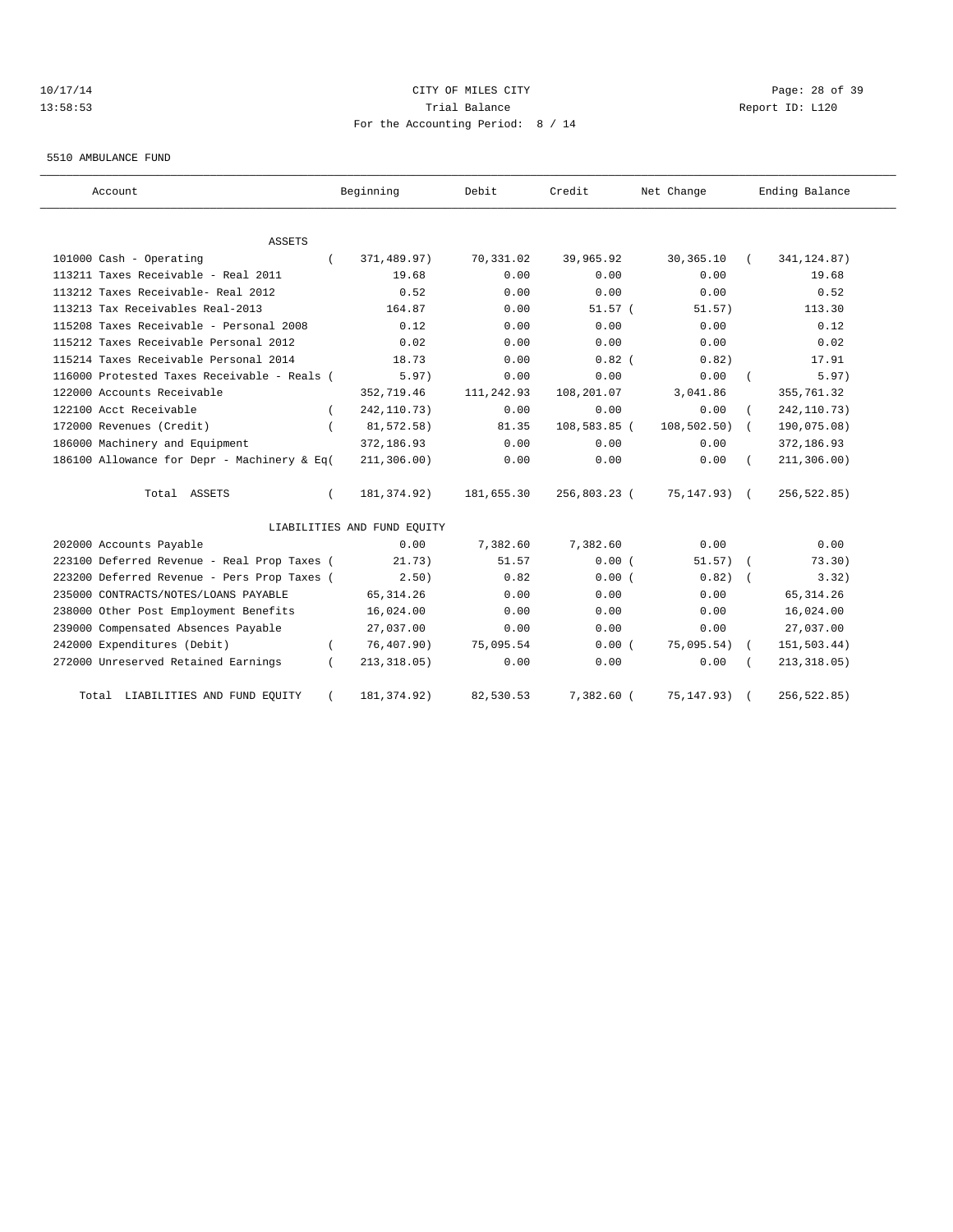## 10/17/14 Page: 29 of 39 13:58:53 Trial Balance Report ID: L120 For the Accounting Period: 8 / 14

5610 AIRPORT OPERATING

| Account                                           | Beginning                   | Debit      | Credit       | Net Change       | Ending Balance      |
|---------------------------------------------------|-----------------------------|------------|--------------|------------------|---------------------|
| <b>ASSETS</b>                                     |                             |            |              |                  |                     |
| 101000 Cash - Operating<br>$\left($               | 37,617.22)                  | 42,607.68  | 79,779.25 (  | $37, 171.57$ ) ( | 74,788.79)          |
| 101100 Cash-FAA Grant/St Loan-2008                | 6,673.74                    | 0.00       | 0.00         | 0.00             | 6,673.74            |
| 102230 Cash - Surplus/Credit Card Acct            | 31,874.34                   | 47, 432.61 | 0.00         | 47, 432.61       | 79,306.95           |
| 103000 Petty Cash                                 | 100.00                      | 0.00       | 0.00         | 0.00             | 100.00              |
| 113211 Taxes Receivable - Real 2011               | 11.57                       | 0.00       | 0.00         | 0.00             | 11.57               |
| 113212 Taxes Receivable- Real 2012                | 0.78                        | 0.00       | 0.00         | 0.00             | 0.78                |
| 113213 Tax Receivables Real-2013                  | 247.29                      | 0.00       | 77.34 (      | 77.34)           | 169.95              |
| 115208 Taxes Receivable - Personal 2008           | 0.19                        | 0.00       | 0.00         | 0.00             | 0.19                |
| 115212 Taxes Receivable Personal 2012             | 0.01                        | 0.00       | 0.00         | 0.00             | 0.01                |
| 115213 Taxes Receivable Personal 2013<br>$\left($ | 0.02)                       | 0.00       | 0.00         | 0.00             | 0.02)<br>$\left($   |
| 115214 Taxes Receivable Personal 2014             | 28.09                       | 0.00       | 1.23(        | 1.23)            | 26.86               |
| 116000 Protested Taxes Receivable - Reals (       | 18.13)                      | 0.00       | 0.00         | 0.00             | 18.13)              |
| 132000 Due From Government (Short Term)           | 427.00                      | 0.00       | 0.00         | 0.00             | 427.00              |
| 141000 Prepaid Expense                            | 4,500.00                    | 0.00       | 0.00         | 0.00             | 4,500.00            |
| 172000 Revenues (Credit)<br>$\left($              | 78,402.56)                  | 0.00       | 90,040.29 (  | 90,040.29)       | 168, 442.85)        |
| 181000 Land                                       | 19,983.00                   | 0.00       | 0.00         | 0.00             | 19,983.00           |
| 182000 Buildings                                  | 677,537.00                  | 0.00       | 0.00         | 0.00             | 677,537.00          |
| 182100 Allowance for Depr - Buildings (Cre(       | 337,537.00)                 | 0.00       | 0.00         | 0.00             | 337,537.00)         |
| 184000 Improvements Other Than Buildings          | 8,543,759.48                | 0.00       | 0.00         | 0.00             | 8,543,759.48        |
| 184100 Allowance for Depr - Imp Other Than(       | 2, 207, 093.00              | 0.00       | 0.00         | 0.00             | (2, 207, 093.00)    |
| 186000 Machinery and Equipment                    | 836, 463.59                 | 0.00       | 0.00         | 0.00             | 836, 463.59         |
| 186100 Allowance for Depr - Machinery & Eq(       | 313,582.00)                 | 0.00       | 0.00         | 0.00             | 313,582.00)         |
| 188000 Const. Work in Progress-NE Wtr Line        | 27,005.00                   | 0.00       | 0.00         | 0.00             | 27,005.00           |
| Total ASSETS                                      | 7, 174, 361. 15             | 90,040.29  | 169,898.11 ( | 79,857.82)       | 7,094,503.33        |
|                                                   | LIABILITIES AND FUND EQUITY |            |              |                  |                     |
| 202000 Accounts Payable                           | 0.00                        | 71,106.89  | 71,106.89    | 0.00             | 0.00                |
| 223100 Deferred Revenue - Real Prop Taxes (       | 32.59)                      | 77.34      | 0.00(        | 77.34)           | 109.93)             |
| 223200 Deferred Revenue - Pers Prop Taxes (       | 3.75)                       | 1.23       | 0.00(        | 1.23)            | 4.98)<br>$\sqrt{ }$ |
| 235150 LTrm Pay/MT Aeronautics                    | 19,684.00                   | 0.00       | 0.00         | 0.00             | 19,684.00           |
| 238000 Other Post Employment Benefits             | 7,870.00                    | 0.00       | 0.00         | 0.00             | 7,870.00            |
| 239000 Compensated Absences Payable               | 3,693.00                    | 0.00       | 0.00         | 0.00             | 3,693.00            |
| 242000 Expenditures (Debit)                       | 98,110.85)                  | 79,779.25  | 0.00(        | 79,779.25)       | 177,890.10)         |
| 250600 Reserve for Replacement & Depreciat        | 18,913.67                   | 0.00       | 0.00         | 0.00             | 18,913.67           |
| 272000 Unreserved Retained Earnings               | 7, 222, 347.67              | 0.00       | 0.00         | 0.00             | 7, 222, 347.67      |
| Total LIABILITIES AND FUND EQUITY                 | 7,174,361.15                | 150,964.71 | 71,106.89 (  | 79,857.82)       | 7,094,503.33        |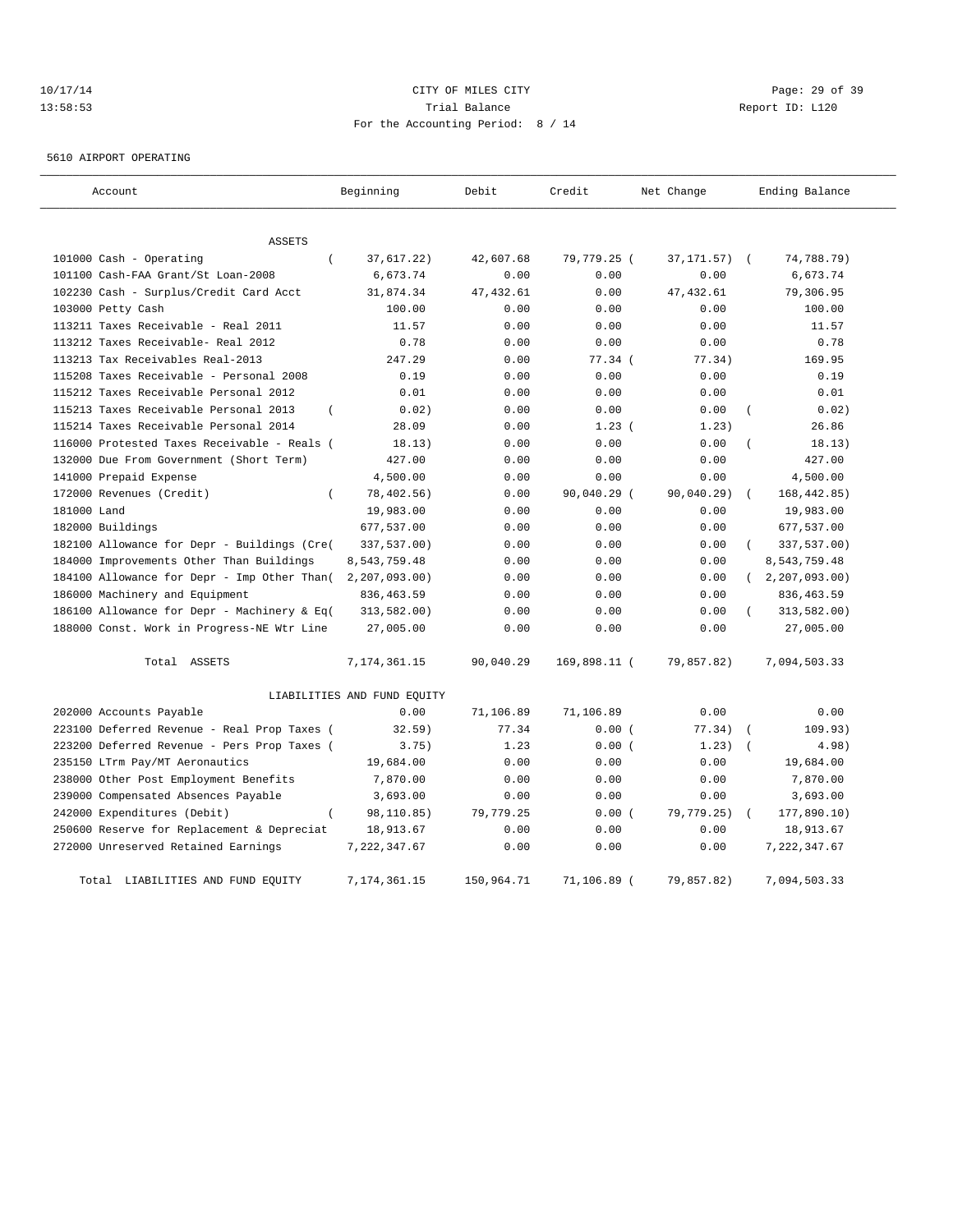# 10/17/14 Page: 30 of 39 13:58:53 Trial Balance Report ID: L120 For the Accounting Period: 8 / 14

#### 6040 PUBLIC WORKS

| Account                              | Beginning                   | Debit     | Credit      | Net Change | Ending Balance |
|--------------------------------------|-----------------------------|-----------|-------------|------------|----------------|
|                                      |                             |           |             |            |                |
| ASSETS                               |                             |           |             |            |                |
| 101000 Cash - Operating              | 113,506.72                  | 0.00      | 11,425.63 ( | 11,425.63) | 102,081.09     |
|                                      |                             |           |             |            |                |
| Total ASSETS                         | 113,506.72                  | 0.00      | 11,425.63 ( | 11,425.63) | 102,081.09     |
|                                      |                             |           |             |            |                |
|                                      | LIABILITIES AND FUND EQUITY |           |             |            |                |
| 202000 Accounts Payable              | 0.00                        | 1,037.32  | 1,037.32    | 0.00       | 0.00           |
| 239000 Compensated Absences Payable  | 13,041.00                   | 0.00      | 0.00        | 0.00       | 13,041.00      |
| 242000 Expenditures (Debit)          | 12,636.51)                  | 11,425.63 | 0.00(       | 11,425.63) | 24,062.14)     |
| 271000 Unreserved Fund Balance       | 16,366.78                   | 0.00      | 0.00        | 0.00       | 16,366.78      |
| 272000 Unreserved Retained Earnings  | 96,735.45                   | 0.00      | 0.00        | 0.00       | 96,735.45      |
|                                      |                             |           |             |            |                |
| LIABILITIES AND FUND EOUITY<br>Total | 113,506.72                  | 12,462.95 | 1,037.32 (  | 11,425.63) | 102,081.09     |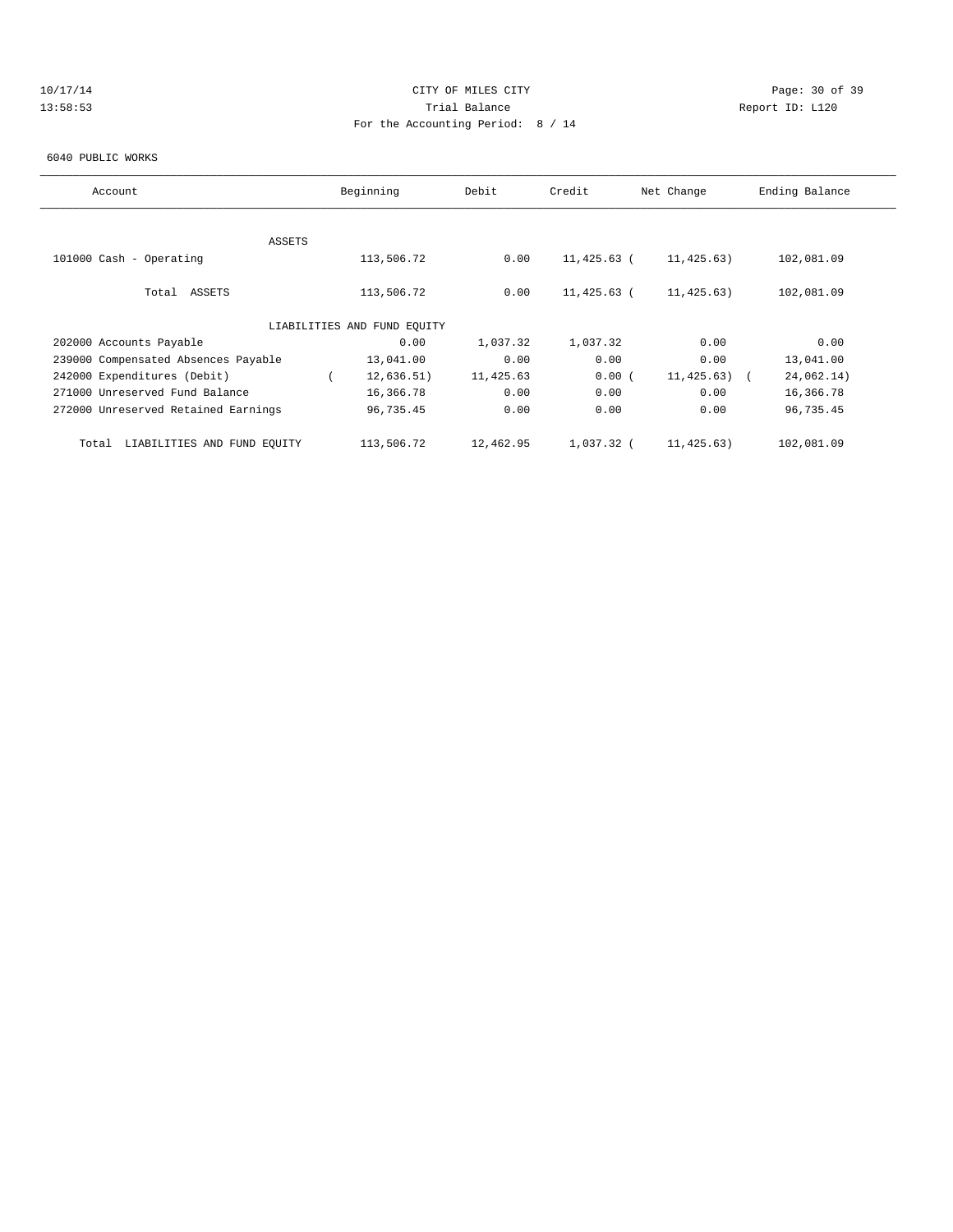| 10/17/14 | CITY OF MILES CITY                | Page: 31 of 39  |
|----------|-----------------------------------|-----------------|
| 13:58:53 | Trial Balance                     | Report ID: L120 |
|          | For the Accounting Period: 8 / 14 |                 |
|          |                                   |                 |

### 7370 TBID

| Account                              | Beginning                   | Debit     | Credit    | Net Change | Ending Balance |
|--------------------------------------|-----------------------------|-----------|-----------|------------|----------------|
| ASSETS                               |                             |           |           |            |                |
| 101000 Cash - Operating              | 0.00                        | 18,560.00 | 0.00      | 18,560.00  | 18,560.00      |
| ASSETS<br>Total                      | 0.00                        | 18,560.00 | 0.00      | 18,560.00  | 18,560.00      |
|                                      | LIABILITIES AND FUND EOUITY |           |           |            |                |
| 212500 Due to Others                 | 0.00                        | 0.00      | 18,560.00 | 18,560.00  | 18,560.00      |
| LIABILITIES AND FUND EQUITY<br>Total | 0.00                        | 0.00      | 18,560.00 | 18,560.00  | 18,560.00      |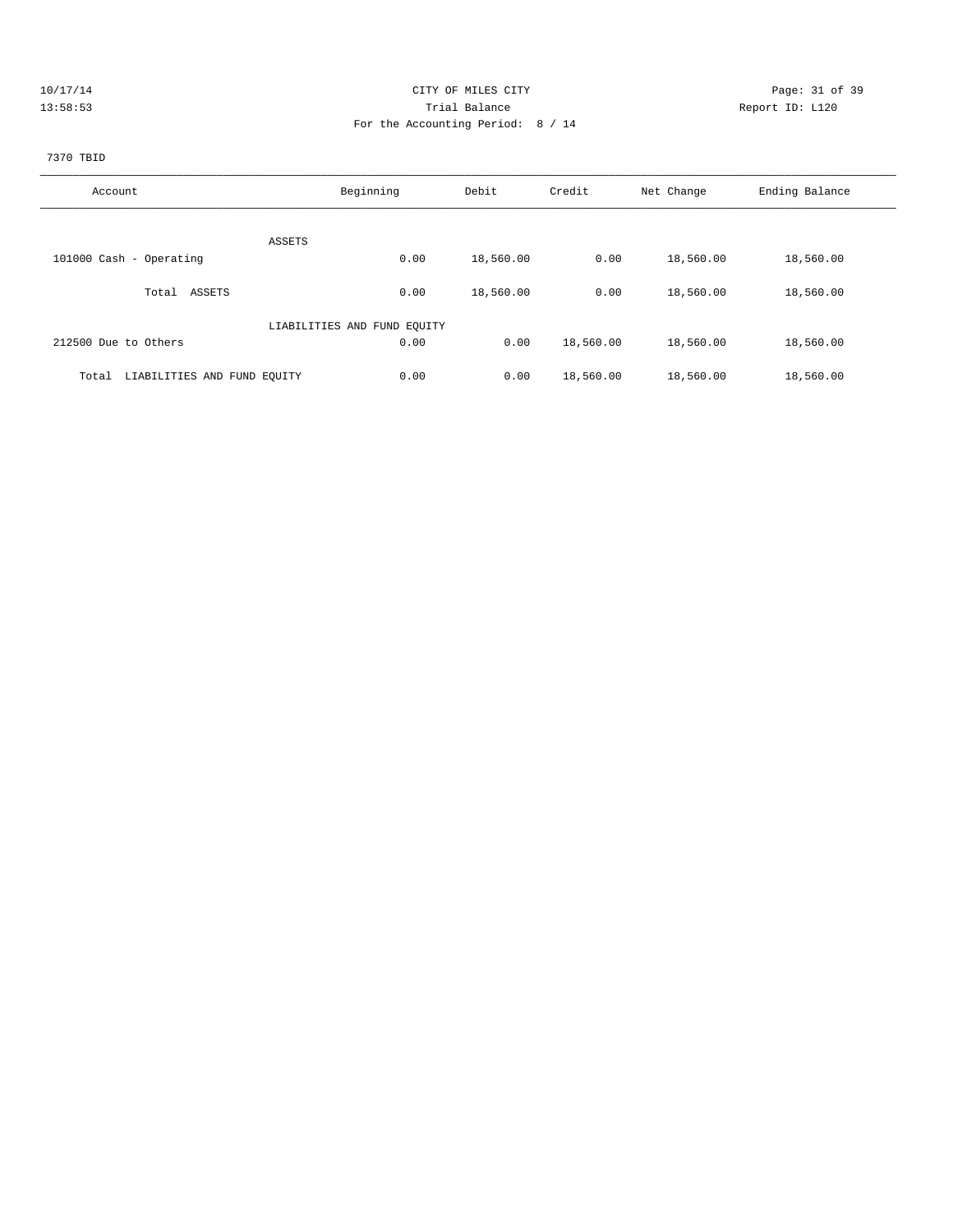| 10/17/14 | CITY OF MILES CITY                | Page: $32o$     |
|----------|-----------------------------------|-----------------|
| 13:58:53 | Trial Balance                     | Report ID: L120 |
|          | For the Accounting Period: 8 / 14 |                 |

age: 32 of 39

7467 Law Enforcement Academy Surcharge

| Account                                   | Beginning                   | Debit  | Credit | Net Change | Ending Balance |
|-------------------------------------------|-----------------------------|--------|--------|------------|----------------|
| ASSETS                                    |                             |        |        |            |                |
| 101000 Cash - Operating                   | 0.00                        | 715.85 | 0.00   | 715.85     | 715.85         |
| ASSETS<br>Total                           | 0.00                        | 715.85 | 0.00   | 715.85     | 715.85         |
|                                           | LIABILITIES AND FUND EQUITY |        |        |            |                |
| 212200 Due to Federal, Soc Sec & Medicare | 0.00                        | 0.00   | 715.85 | 715.85     | 715.85         |
| LIABILITIES AND FUND EQUITY<br>Total      | 0.00                        | 0.00   | 715.85 | 715.85     | 715.85         |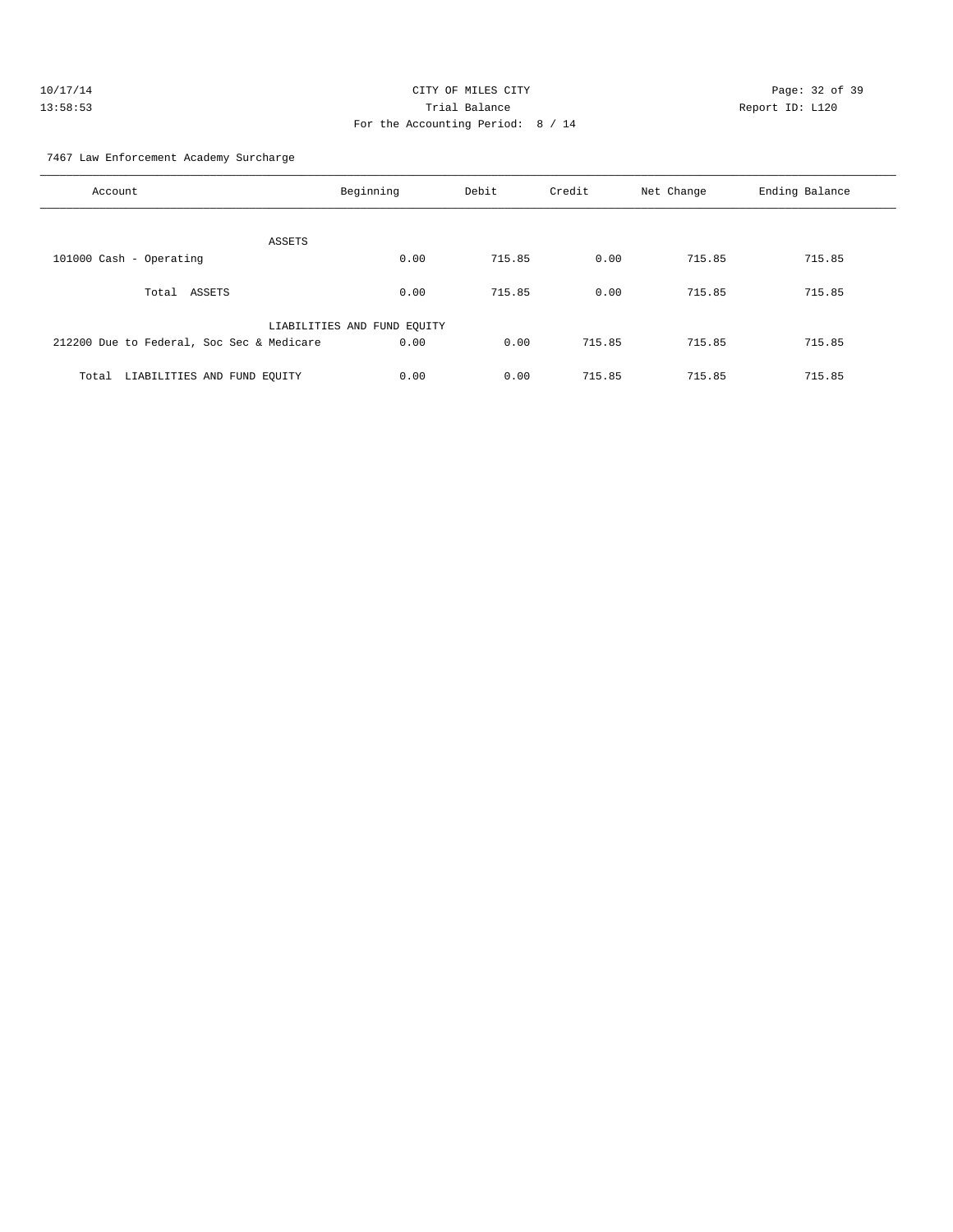| 10/17/14 | CITY OF MILES CITY                | Page: 33 of 39  |
|----------|-----------------------------------|-----------------|
| 13:58:53 | Trial Balance                     | Report ID: L120 |
|          | For the Accounting Period: 8 / 14 |                 |

7471 CIVIL LEGAL ASSIST/VICTIM DOM VIOLENCE PROG

| Account                              | Beginning                   | Debit    | Credit   | Net Change | Ending Balance |
|--------------------------------------|-----------------------------|----------|----------|------------|----------------|
| ASSETS                               |                             |          |          |            |                |
| 101000 Cash - Operating              | 0.00                        | 1,010.00 | 0.00     | 1,010.00   | 1,010.00       |
| ASSETS<br>Total                      | 0.00                        | 1,010.00 | 0.00     | 1,010.00   | 1,010.00       |
|                                      | LIABILITIES AND FUND EQUITY |          |          |            |                |
| 212500 Due to Others                 | 0.00                        | 0.00     | 1,010.00 | 1,010.00   | 1,010.00       |
| LIABILITIES AND FUND EQUITY<br>Total | 0.00                        | 0.00     | 1,010.00 | 1,010.00   | 1,010.00       |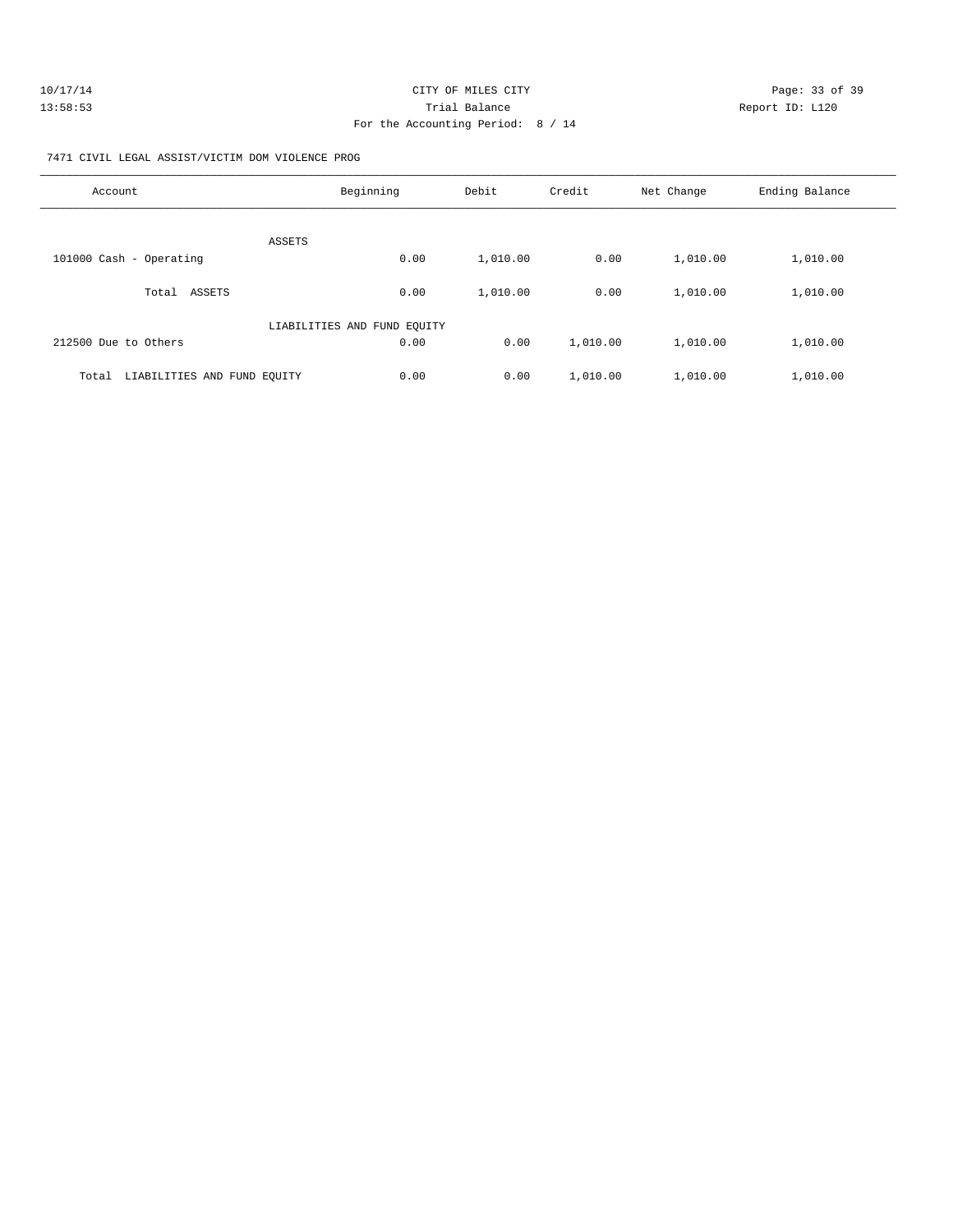## 10/17/14 Page: 34 of 39 13:58:53 Trial Balance Report ID: L120 For the Accounting Period: 8 / 14

7910 PAYROLL FUND

| Account                                   | Beginning                   | Debit      | Credit       | Net Change | Ending Balance |  |
|-------------------------------------------|-----------------------------|------------|--------------|------------|----------------|--|
|                                           |                             |            |              |            |                |  |
| <b>ASSETS</b>                             |                             |            |              |            |                |  |
| 101000 Cash - Operating                   | 101,717.86                  | 474,752.73 | 455,066.28   | 19,686.45  | 121,404.31     |  |
|                                           |                             |            |              |            |                |  |
| Total ASSETS                              | 101,717.86                  | 474,752.73 | 455,066.28   | 19,686.45  | 121,404.31     |  |
|                                           |                             |            |              |            |                |  |
|                                           | LIABILITIES AND FUND EOUITY |            |              |            |                |  |
| 201000 Warrants Payable                   | 84,141.40                   | 112,396.47 | 115, 444. 13 | 3,047.66   | 87,189.06      |  |
| 212200 Due to Federal, Soc Sec & Medicare | 0.00                        | 69,160.44  | 69,160.44    | 0.00       | 0.00           |  |
| 212202 Due to State Unemployment          | 1,693.60                    | 0.00       | 1,580.03     | 1,580.03   | 3, 273.63      |  |
| 212203 Due to Worker's Compensation       | 15,882.86                   | 0.00       | 15,058.76    | 15,058.76  | 30,941.62      |  |
| 212204 Due to State Income Tax            | 0.00                        | 14,984.00  | 14,984.00    | 0.00       | 0.00           |  |
| 212205 due to MPORS-GABA                  | 0.00                        | 15,387.74  | 15,387.74    | 0.00       | 0.00           |  |
| 212207 Due to AFLAC, AFLAC PRETAX         | 0.00                        | 340.31     | 340.31       | 0.00       | 0.00           |  |
| 212208 Due to Health Ins, Dental, Vision  | 0.00                        | 55,851.15  | 55,851.15    | 0.00       | 0.00           |  |
| 212209 Due to PERS Retirement             | 0.00                        | 31,803.76  | 31,803.76    | 0.00       | 0.00           |  |
| 212210 Due to FURS-GABA Retirement        | 0.00                        | 11,665.23  | 11,665.23    | 0.00       | 0.00           |  |
| 212211 Employee direct deposit issue      | 0.00                        | 750.00     | 750.00       | 0.00       | 0.00           |  |
|                                           |                             |            |              |            |                |  |
| Total LIABILITIES AND FUND EQUITY         | 101,717.86                  | 312,339.10 | 332,025.55   | 19,686.45  | 121,404.31     |  |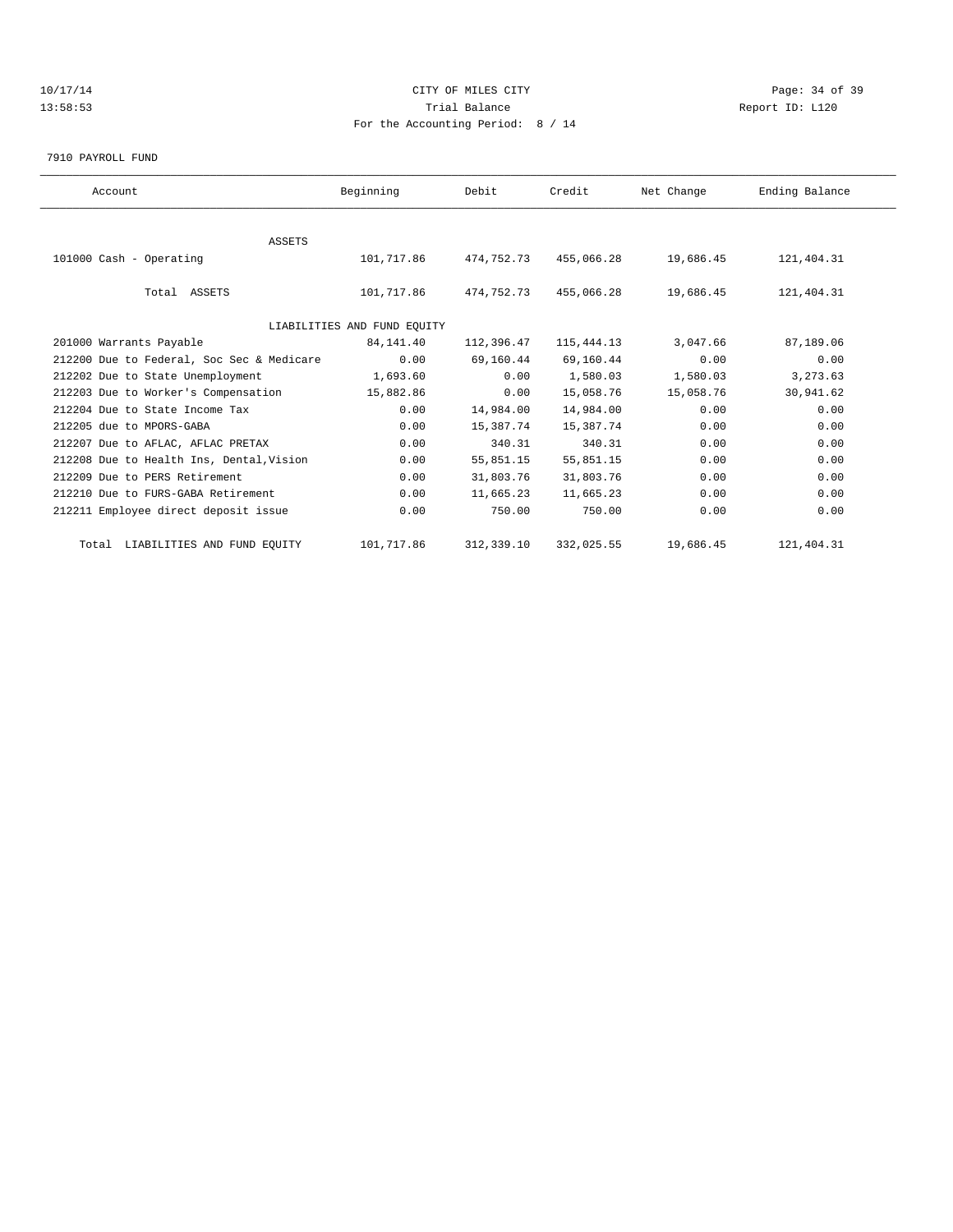| 10/17/14 | CITY OF MILES CITY                | Page: 35 of 39  |
|----------|-----------------------------------|-----------------|
| 13:58:53 | Trial Balance                     | Report ID: L120 |
|          | For the Accounting Period: 8 / 14 |                 |
|          |                                   |                 |

#### 7930 CLAIMS FUND

| Account                              | Beginning                   | Debit      | Credit       | Net Change  | Ending Balance |
|--------------------------------------|-----------------------------|------------|--------------|-------------|----------------|
| ASSETS                               |                             |            |              |             |                |
| 101000 Cash - Operating              | 444, 121.32                 | 265,567.65 | 464,589.19 ( | 199,021.54) | 245,099.78     |
| ASSETS<br>Total                      | 444, 121.32                 | 265,567.65 | 464,589.19 ( | 199.021.54) | 245,099.78     |
|                                      | LIABILITIES AND FUND EOUITY |            |              |             |                |
| 201000 Warrants Payable              | 444, 121.32                 | 464,589.19 | 265,567.65 ( | 199,021.54) | 245,099.78     |
| LIABILITIES AND FUND EQUITY<br>Total | 444, 121.32                 | 464,589.19 | 265,567.65 ( | 199.021.54) | 245,099.78     |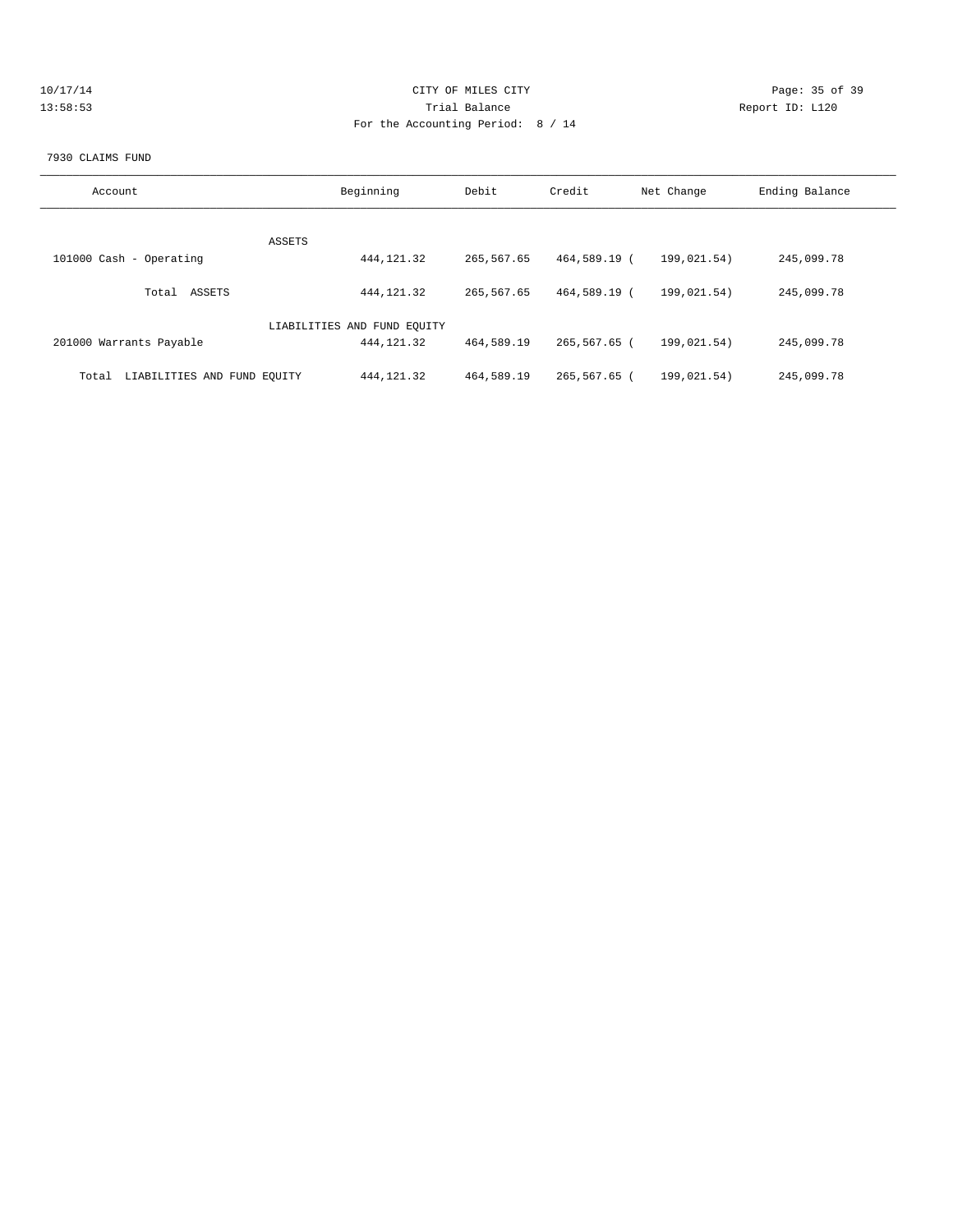| 10/17/14 | CITY OF MILES CITY                | Page: 36 of 39  |
|----------|-----------------------------------|-----------------|
| 13:58:53 | Trial Balance                     | Report ID: L120 |
|          | For the Accounting Period: 8 / 14 |                 |

7980 CUSTER CO WATER & SEWER DISTRICT

| Account                                 | Beginning                   | Debit     | Credit    | Net Change | Ending Balance |
|-----------------------------------------|-----------------------------|-----------|-----------|------------|----------------|
|                                         |                             |           |           |            |                |
| ASSETS                                  |                             |           |           |            |                |
| 101000 Cash - Operating                 | 0.00                        | 10,957.80 | 10,957.80 | 0.00       | 0.00           |
| 122000 Accounts Receivable              | 12,559.50                   | 11,546.42 | 10,957.80 | 588.62     | 13,148.12      |
|                                         |                             |           |           |            |                |
| Total ASSETS                            | 12,559.50                   | 22,504.22 | 21,915.60 | 588.62     | 13, 148. 12    |
|                                         |                             |           |           |            |                |
|                                         | LIABILITIES AND FUND EQUITY |           |           |            |                |
| 202000 Accounts Payable                 | 0.00                        | 10,957.80 | 10,957.80 | 0.00       | 0.00           |
| 211020 Due to Custer Water & Sewer Dist | 12,559.50                   | 10,957.80 | 11,546.42 | 588.62     | 13, 148. 12    |
|                                         |                             |           |           |            |                |
| LIABILITIES AND FUND EQUITY<br>Total    | 12,559.50                   | 21,915.60 | 22,504.22 | 588.62     | 13,148.12      |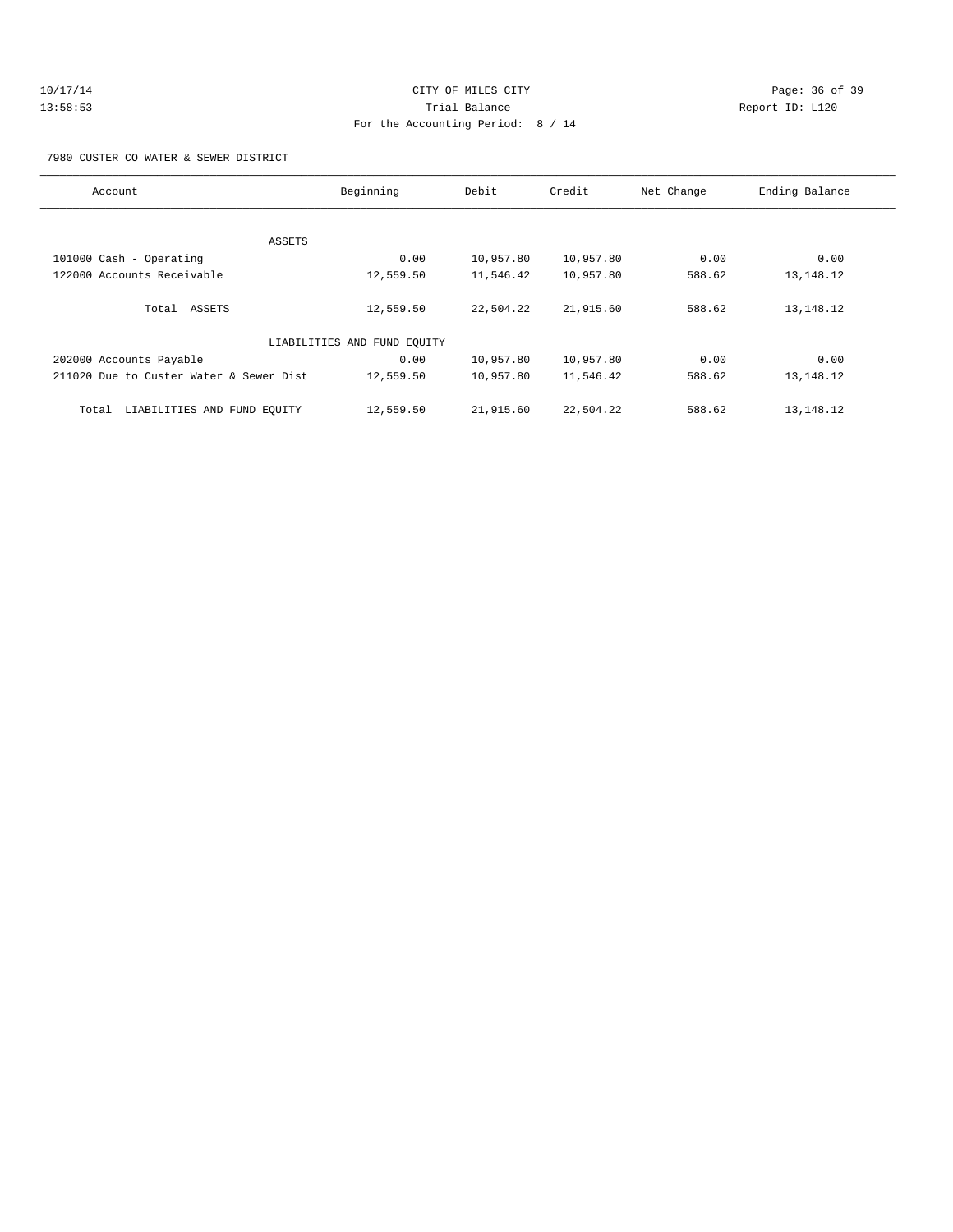| 10/17/14 | CITY OF MILES CITY                | Page: 37 of 39  |
|----------|-----------------------------------|-----------------|
| 13:58:53 | Trial Balance                     | Report ID: L120 |
|          | For the Accounting Period: 8 / 14 |                 |
|          |                                   |                 |

7981 Interest Clearing

| Account                              | Beginning                   | Debit    | Credit   | Net Change | Ending Balance |
|--------------------------------------|-----------------------------|----------|----------|------------|----------------|
| ASSETS                               |                             |          |          |            |                |
| 101000 Cash - Operating              | 0.00                        | 1,084.27 | 1,084.27 | 0.00       | 0.00           |
| ASSETS<br>Total                      | 0.00                        | 1,084.27 | 1,084.27 | 0.00       | 0.00           |
|                                      | LIABILITIES AND FUND EQUITY |          |          |            |                |
| 212500 Due to Others                 | 0.00                        | 1,084.27 | 1,084.27 | 0.00       | 0.00           |
| LIABILITIES AND FUND EQUITY<br>Total | 0.00                        | 1,084.27 | 1,084.27 | 0.00       | 0.00           |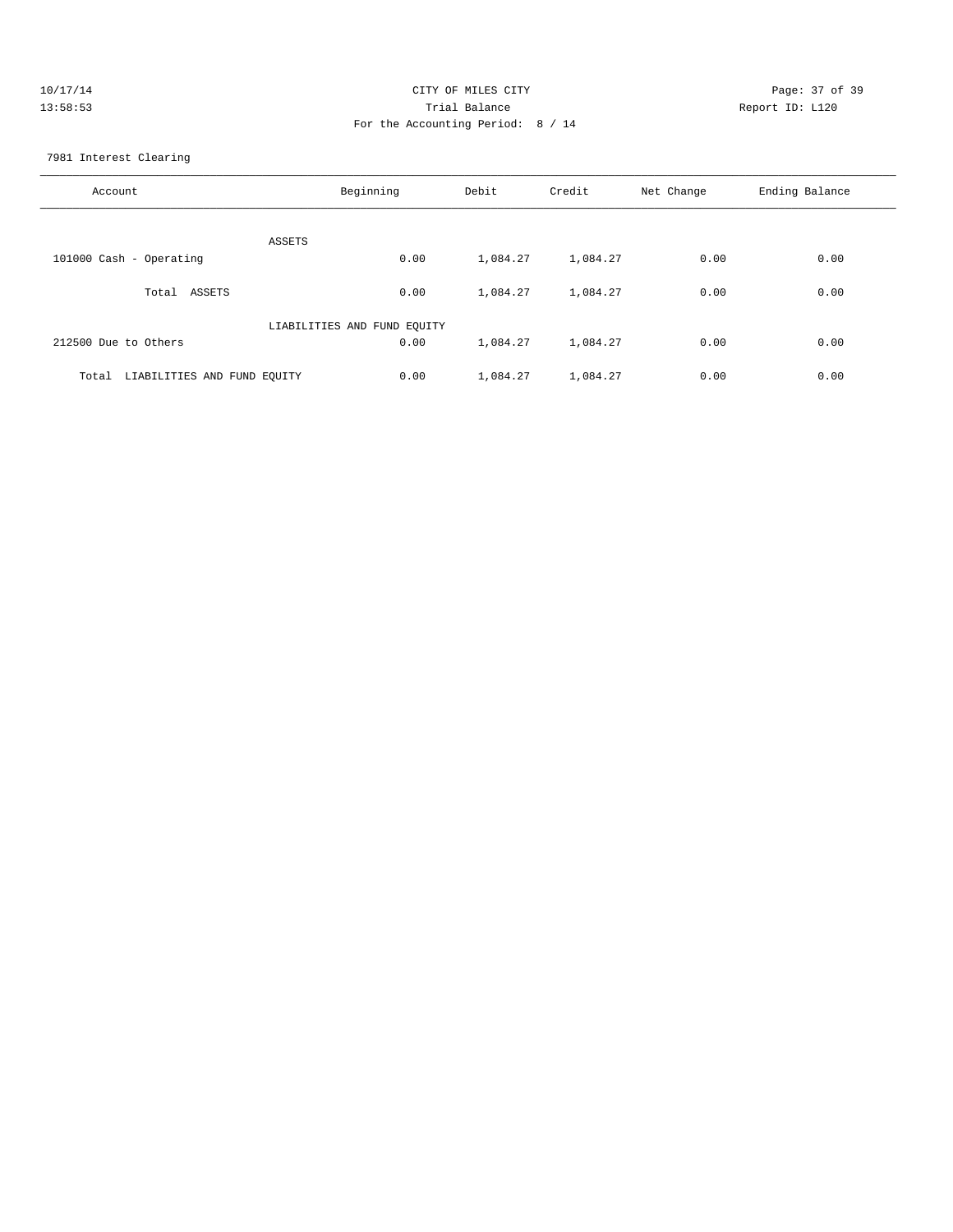| 10/17/14 |  |
|----------|--|
| 13:58:53 |  |

# CITY OF MILES CITY CONTROL CONTROL CONTROL CONTROL CONTROL PAGE: 38 of 39 13:53 Trial Balance and Separation Report ID: L120 For the Accounting Period: 8 / 14

9000 GENERAL FIXED ASSETS GROUP OF ACCOUNTS FUND

| Account                                                    | Beginning                   | Debit | Credit | Net Change | Ending Balance  |
|------------------------------------------------------------|-----------------------------|-------|--------|------------|-----------------|
|                                                            |                             |       |        |            |                 |
| ASSETS                                                     |                             |       |        |            |                 |
| 181000 Land                                                | 526,599.00                  | 0.00  | 0.00   | 0.00       | 526,599.00      |
| 182000 Buildings                                           | 1,986,836.00                | 0.00  | 0.00   | 0.00       | 1,986,836.00    |
| 182100 Allowance for Depr - Buildings (Cre(                | 684,991.00)                 | 0.00  | 0.00   | 0.00       | 684,991.00)     |
| 186000 Machinery and Equipment                             | 3,038,732.00                | 0.00  | 0.00   | 0.00       | 3,038,732.00    |
| 186100 Allowance for Depr - Machinery & Eq(                | 1,463,750.00)               | 0.00  | 0.00   | 0.00       | 1,463,750.00    |
| 187000 Infrastructure                                      | 33,670,108.00               | 0.00  | 0.00   | 0.00       | 33,670,108.00   |
| 187100 Allowance For Depreciation - Infras( 16,321,771.00) |                             | 0.00  | 0.00   | 0.00       | 16,321,771.00   |
| Total ASSETS                                               | 20,751,763.00               | 0.00  | 0.00   | 0.00       | 20, 751, 763.00 |
|                                                            | LIABILITIES AND FUND EOUITY |       |        |            |                 |
| 280000 INVESTMENT IN GENERAL FIXED ASSETS                  | 20,751,763.00               | 0.00  | 0.00   | 0.00       | 20, 751, 763.00 |
| LIABILITIES AND FUND EQUITY<br>Total                       | 20,751,763.00               | 0.00  | 0.00   | 0.00       | 20, 751, 763.00 |